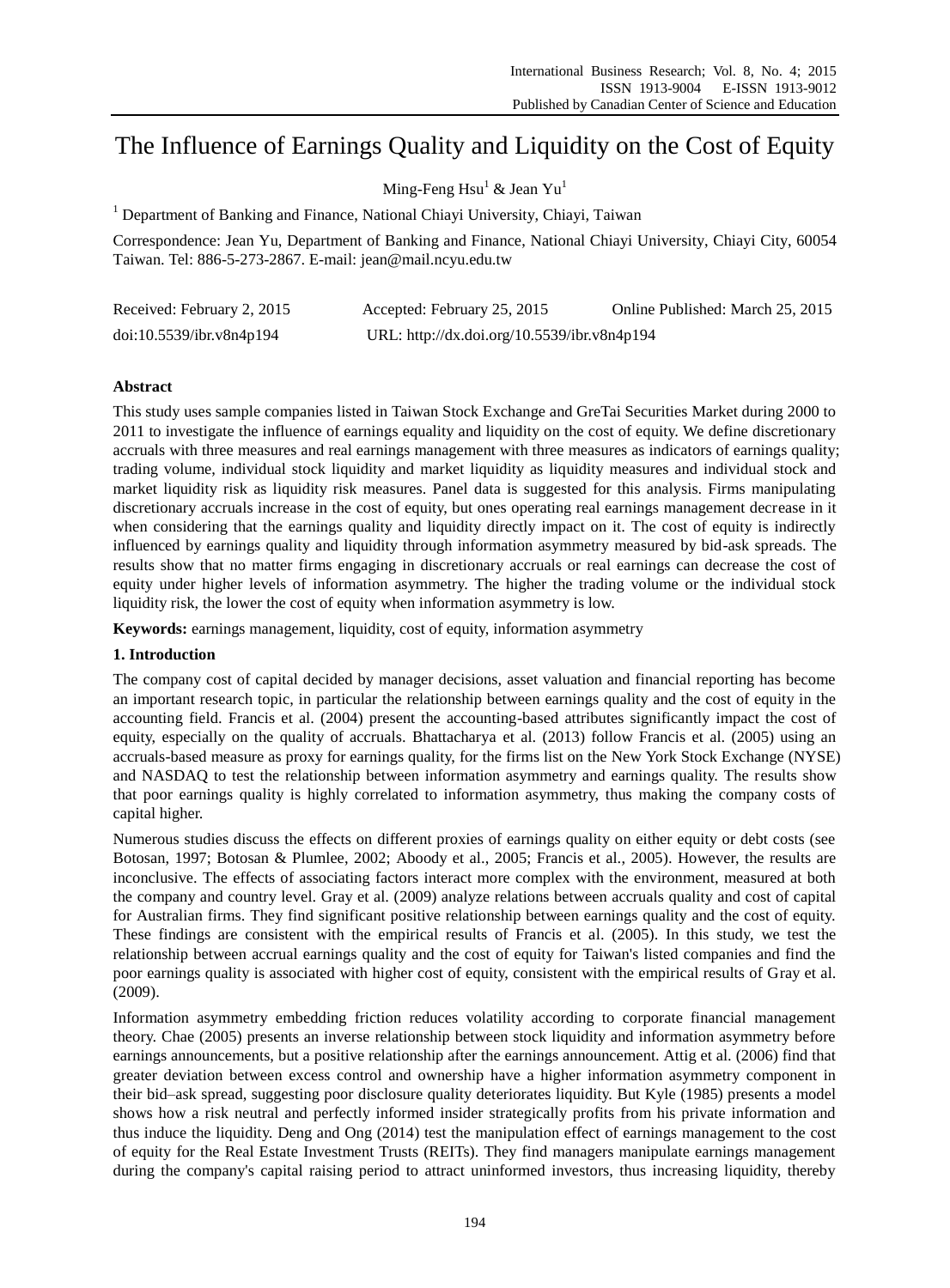reducing the cost of equity.

Numerous studies explore the reasons for the stock liquidity, in particular the impact of liquidity on the required return of stock, which is the cost of capital. Capital Asset Pricing Model based on adjusted liquidity is another model to exam the effect of liquidity risk on the stock price or returns. Following Pastor and Stambaugh (2003), we calculate market liquidity risk, and apply discretionary accruals and real earnings management as a measure of earnings quality to analyzing the impact on the cost of equity. Our results are similar to what Deng and Ong (2014) find that the company managers use real earnings management to reduce the cost of equity.

Previous studies investigate the impact of earnings quality as information risk on the cost of equity, some other studies analyze the relationship among the individual liquidity, liquidity risk and capital costs. Most of the studies show that earnings quality and individual liquidity affect the cost of equity. Bhattacharya et al. (2012) use path analysis to exam the direct and indirect links between three measures of earnings quality and the cost of equity. They specify analytical models that specify both a direct link and an indirect link that is reconciled by information asymmetry consisting selection component of the bid-ask spread and PIN (the probability of informed trading). They find significant evidence of both a direct path from earnings quality and an indirect path from information asymmetry.

Following three-factor model of Fama-French (1993), we use abnormal returns as the cost of equity capital by collecting data from 2000 to 2011 in Taiwan to discuss a direct impact on cost of equity from earnings quality and liquidity of the shares, along with various levels of information asymmetry factor. Our contribution is twofold. First, the direct impact on equity of cost is prominent, the worse quality of discretionary accruals becomes and the higher trading volume becomes, the lower cost of equity is. Second, the higher the trading volume or the individual stock liquidity risk, the lower the cost of equity when information asymmetry is low.

The paper is organized as follows. Section I introduces the background and motivation. In section II, we discuss the hypothesis. Section III describes models, methodology and variables. Section IV presents empirical results and concludes.

# **2. Hypothesis Design**

Previous studies show that the firms are less likely to do management earnings with higher transparency of financial reporting when accounting information are fully disclosure. Therefore, manager will selectively reveal financial information with asymmetric information as they rationally expect profit from engaging in earnings management.

Francis et al. (2004) examine seven earnings attributes which have distinguishable effects on firm-specific risk premium. Botosan and Plumlee (2002) find a positive association between cost of capital and voluntary timely disclosure. They show that relation between disclosure and cost of equity capital changes from a negative to a positive relation. Bhattacharya et al. (2012) present poor quality of earnings management that induces higher adverse selection risk and lower capital market liquidity. Therefore, investor requires higher risk premium and thus increase the cost of equity. Former chairman of the US Securities and Exchange Commission Levitt, A. said before that the most important benefits of the high-quality accounting standards are to improve liquidity and reduce the cost of capital for stock market.

We apply Fama and French (1993) three-factor model and follow modified Jones Model in Dechow et al. (1995) to estimating discretionary accruals as proxies in evaluating the quality of earnings management. As the corporate finance literature empirically states that information asymmetries reduce the liquidity of the company's securities and thus induce market frictions, Deng and Ong (2014) find firms with less liquid are very likely to manipulate earnings prior their equity offerings. Therefore, higher uninformed trading follows the real earnings management. Firms set the offer price at a smaller discount after engaging in real earnings management and stock returns decline in the long run.

We propose the following three hypotheses:

*Hypothesis 1: When applying discretionary accruals as proxies in evaluating the quality of earnings management, poor quality management increases the cost of equity, and vice versa.*

Few studies apply real earnings management as proxy to evaluating the company's earnings quality on the cost of equity capital by using REITs sample. When engaging in real earnings management, firms will increase liquidity, and reduce the cost of equity on increasing capital with cash. In this study, we define real earning management with three measures and impact on cost of equity.

*Hypothesis 2: Uninformed traders do not have sufficient information when the company involves in real*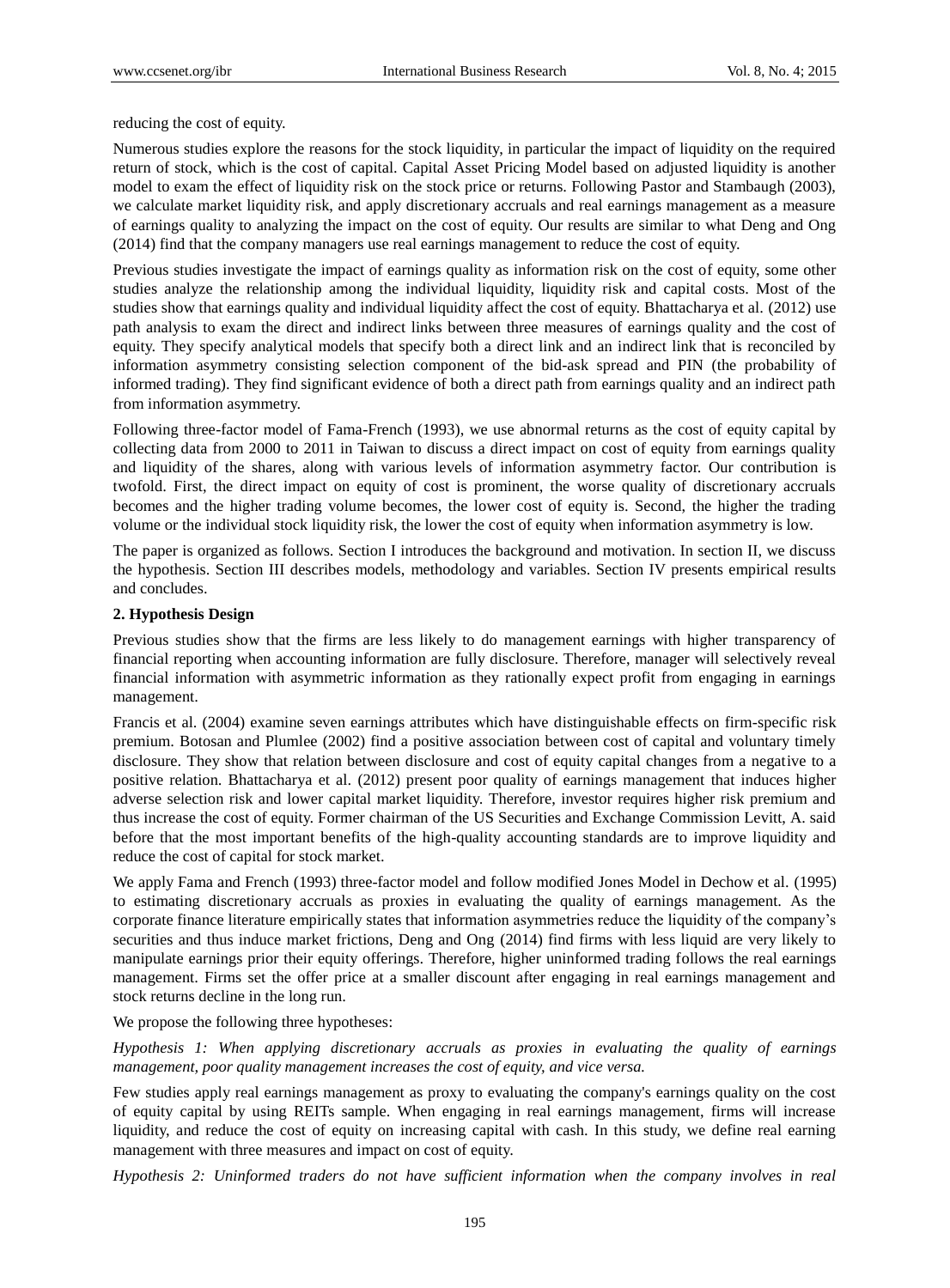## *earnings management, so even with poor earnings quality, cost of equity still decreases.*

The effect of liquidity fluctuations on asset prices increases the risk of individual investors with insufficient information. Investors will require a higher risk premium when liquidity risks increase, so as stock returns. In recent years, many researchers have begun to explore the relationship between stock market returns and liquidity with various proxies.

Chordia et al. (2001) show results of significantly negative cross-sectional relationship between stock returns and the variability of dollar trading volume, which is contrary to traditional hypothesis that risk-averse investors who will demand a higher risk premium, and then increase the company's costs of equity. On contrary, Acharya and Pedersen (2005) propose a stock's required return depends on its expected liquidity as well as on the covariances of its own return and liquidity with the market return. Moreover, low contemporaneous returns and high predicted future returns contribute to persistent negative shock. Therefore, the impact of liquidity on stock returns is inconclusive. Lee (2011) uses the liquidity-adjusted capital asset pricing model (LCAPM) of Acharya and Pedersen (2005) on investigating from 48 developed and emerging countries around the world. He finds that various liquidity risks arising from the covariances of asset return (liquidity) with local and global market liquidity (returns) are priced. However, liquidity risk also affected by the geographic, economic and political conditions, especially for the developing countries. Davivongs and Pavadutr (2012) also use the liquidity adjusted capital asset pricing model to investigate the liquidity risk of stocks in China and Taiwan. They find the evidence that systematic liquidity risk is more important than market risk in Taiwan. Therefore, we form hypothesis 3 as follows:

# *Hypothesis 3: The higher the liquidity, the lower the cost of equity. Therefore, the higher the liquidity risk, the higher the cost of equity.*

#### **3. Research Model**

In order to examine the effect of earnings quality and liquidity on the cost of equity capital, a sample of 943 Taiwan-listed companies which excluding financial and insurance-related industries is collected covering year 2000 to 2011. The distribution of sample industry is shown in Table 1. There are 506 companies from electronics industry, about 54% of all samples; followed by the building materials and chemical industries, 63 and 53 respectively, each accounting for about 6% of all samples. The rubber, electricity, gas and oil, and tourism industry, which have the least companies, are about 1% of the total number of samples. Daily stock trading volume and monthly financial information are collected from Taiwan Economic Journal (TEJ) database. The final data decrease to 135,428 after deducting incomplete data of 11,334 from 146,762 monthly data.

| Industry                     | Number | Percent of sample | Industry                         |     | Number Percent of sample |
|------------------------------|--------|-------------------|----------------------------------|-----|--------------------------|
| Food                         | 22     | 2.33              | Shipping & Transportation        | 23  | 2.44                     |
| Plastic                      | 25     | 2.65              | Trading & Consumers Goods        | 16  | 1.70                     |
| Textile                      | 48     | 5.09              | Building Material & Construction | 63  | 6.68                     |
| <b>Electric Machinery</b>    | 48     | 5.09              | Tourism                          | 10  | 1.06                     |
| Electronic Industry          | 506    | 53.66             | Electrical & Cable               | 15  | 1.59                     |
| Biotechnology & Medical Care | 10     | 1.06              | Oil, Gas & Electricity Industry  | 10  | 1.06                     |
| Chemical Industry            | 53     | 5.62              | Others                           | 50  | 5.30                     |
| Iron & Steel                 | 35     | 3.71              | Total number                     | 943 | 100                      |
| Rubber                       | 9      | 0.95              |                                  |     |                          |

| Table 1. The sample distribution of listed companies |  |
|------------------------------------------------------|--|
|------------------------------------------------------|--|

The paper uses individual stock abnormal returns measured by three-factor model which is proposed by Fama and French (1993) as the company's cost of capital. We specify the following regression model verification:

$$
AR_{i,t} = \beta_0 + \beta_1 EM_{i,t} + \beta_2 Volume_{i,t} + \beta_3 Linkisk_{i,t} + \beta_4 Lightqui_{i,t} + \beta_5 MLiRisk_t +
$$
  

$$
\beta_6 MLiqui_t + \beta_7 MKT_t + \beta_8 SMB_t + \beta_9 HML_t + \beta_{10} Markt_i + \sum_j \lambda_j Indextry_{i,j}
$$
 (1)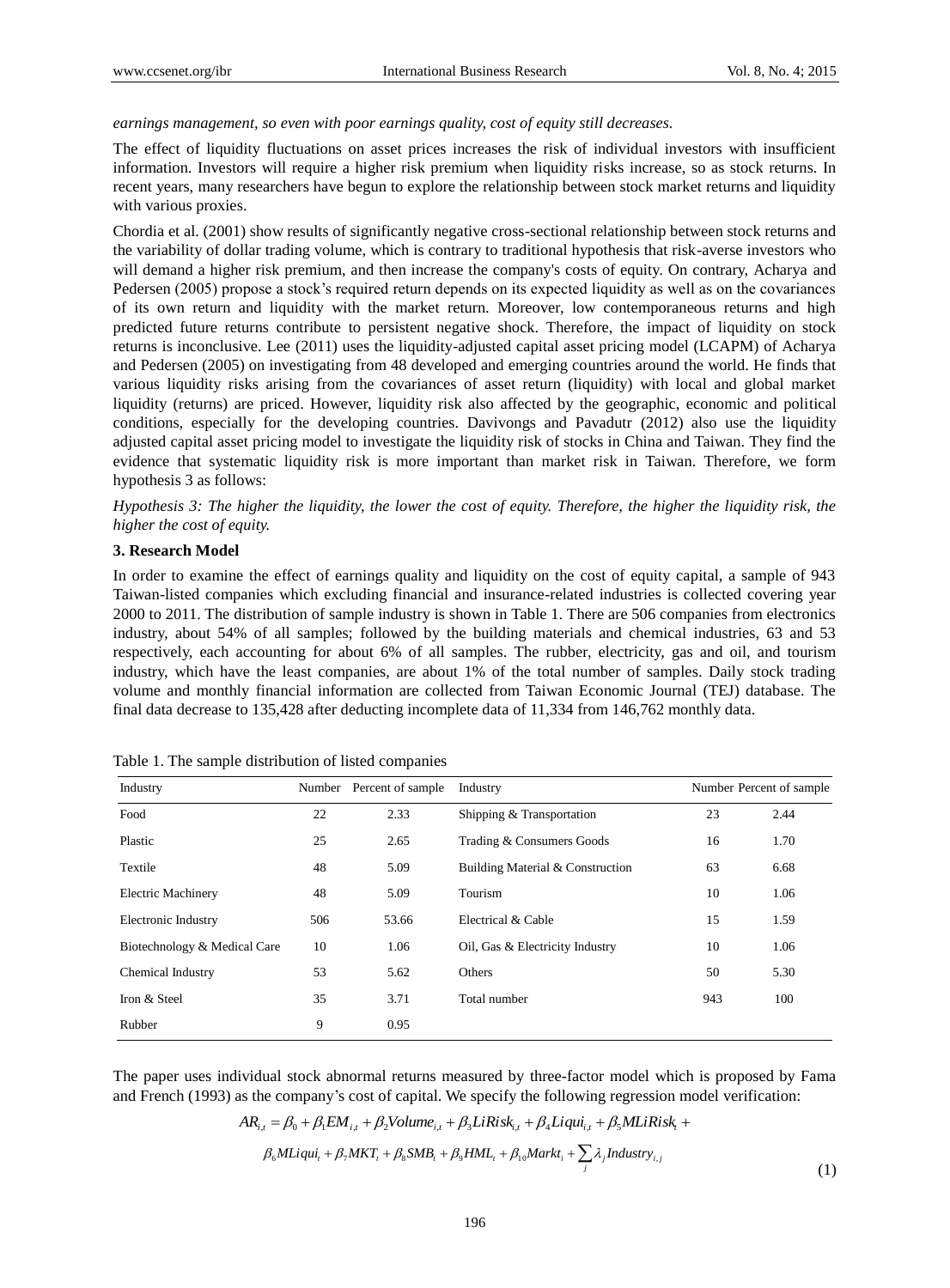where  $AR_i$ , is the abnormal returns for the stock *i* in period *t* measured by Fama-French three-factor model.  $EM_i$ is earnings quality of firm *i* in period *t.* The earnings quality is measured by the modified Jones model proposed by Dechow et al (1995), including abnormal total discretionary accruals (ATDA), abnormal discretionary current accruals (ADCA), and abnormal discretionary long-term accruals (ADLA) as a measure. Another way to measure earnings quality is real earnings management model proposed by Roychowdhury (2006), which includes abnormal cash flow from operation(ACFO), abnormal production costs (APC), abnormal discretionary expenses (ADE), and integrated indicators (CBPM = APC-ACFO-ADE). *Volume<sub>i,t</sub>* (*PVolume<sub>i,t</sub>*) is the total volume of stock trading (total transaction value of stock trading) divided by the total volume of outstanding shares (total transaction value of outstanding shares) of firm *i* in period *t*. *LiRisk*<sub>*i*,t</sub> is stock liquidity risk of firm *i* in period t, and LiRisk<sub>i,t</sub> =  $(BA_{i,t} - m(BA_{i,t}))$ /s( $BA_{i,t}$ ).  $BA_{i,t}$  is the average monthly bid-ask spread.  $m(BA_{i,t})$  and  $s(BA_{i,t})$ are the mean and standard deviation, respectively. *Liqui*<sub>it</sub> is the liquidity of the stock of firm *i* in period *t*, which is equal to the reciprocal of the bid-ask spread. *MLiRisk<sup>t</sup>* is liquidity risk of the market in period *t*, *MLiRisk<sup>t</sup>*  $=(MLiqui_t-m(MLiqui_t))/s(MLiqui_t)$ . MLiqui<sub>t</sub> is market liquidity and MLiqui<sub>t</sub>  $=\sum y_{i,t}/N$ , *i*=1...N. *m*(*MLiqui*<sub>t</sub>) and (*MLiquit*) are the mean and standard deviation of *MLiqui<sup>t</sup>* , respectively. Market liquidity is estimated based on the method proposed by Pastor and Stambaugh (2003), the estimated equation is as follows.

$$
R_{i,d+1,t}^{e} = \theta_{i,t} + \phi_{i,t} R_{i,d,t} + \gamma_{i,t} sign(R_{i,d,t}^{e}) \cdot Volume_{i,d,t} + \varepsilon_{i,t}
$$
 (2)

Where  $R_{i,d,t}$  is return rate of stock on day d in period t.  $R^e_{i,d,t}$  is the abnormal return on day d in period t.  $sign(R^e_{i,d,t})$  $=$  -1, when  $R^{e}_{i,d,t}$  <0;  $sign(R^{e}_{i,d,t}) = 0$ , when  $R^{e}_{i,d,t} = 0$ ;  $sign(R^{e}_{i,d,t}) = 1$ , when  $R^{e}_{i,d,t} > 0$ . Volume<sub>i,d,t</sub> is the firm's stock trading volume on day  $d$  in period  $t$ .  $KMT_t$  are the market risk factors in period  $t$ , which equals to the market portfolio return minus the risk-free interest rate. The risk-free interest rate is the month deposit rate of Bank of Taiwan. *SMB<sup>t</sup>* is the scale risk factor in period *t*, including large-scale and small-scale factor based on the market value of the stock. *HML<sup>t</sup>* are the net market value ratio risk factors and is divided into three levels, the highest 30%, the middle 40%, and the lowest 30%. *Market<sup>i</sup>* is equal to 1 when the sample is listed on the Taiwan Stock Exchange, and zero otherwise. *Industry<sub>ii</sub>* is equal to 1 if the company is industry *j*, and zero otherwise.

The description of a measure of earnings management is depicted as follows. First, using the modified Jones model, abnormal total discretionary accruals (*ATDAi,t*), abnormal discretionary current accruals (*ADCAi,t*) and abnormal discretionary long-term accruals (*ADLAi,t* ) are estimated in the following models.

$$
ATDA_{i,t} = \frac{TA_{i,t}}{A_{i,t-1}} - \left[\hat{\alpha}_0 + \hat{\alpha}_1 \left(\frac{1}{A_{i,t-1}}\right) + \hat{\alpha}_2 \left(\frac{\Delta SALES_{i,t} - \Delta AR_{i,t}}{A_{i,t-1}}\right) + \hat{\alpha}_3 \left(\frac{PPE_{i,t}}{A_{i,t-1}}\right)\right]
$$
(3)

Where  $TA_{i,t} = NI_{i,t}$  -  $CFO_{i,t}$ .  $NI_{i,t}$  is the net profit of firm *i* in period *t*. the first t.  $CFO_{i,t}$  is the cash flow from operating activities of firm *i* in period *t*.  $A_{i,t-1}$  is the total asset of firm *i* in the period *t*-1.  $\Delta SALES_{i,t}$  is the change amount of sales revenue of firm *i* between period *t* and  $t$ -1.  $\Delta AR_{i,t}$  is the change in the amount of accounts receivable between period *t* and *t-*1. *PPEi,t* is the total amount of fixed assets of firm *i* in period *t*.

$$
ADCA_{i,t} = \frac{\Delta CA_{i,t} - \Delta CASH_{i,t} - \Delta CL_{i,t} - \Delta STD_{i,t}}{A_{i,t-1}} - \left[\hat{\alpha}_0 + \hat{\alpha}_1 \left(\frac{1}{A_{i,t-1}}\right) + \hat{\alpha}_2 \left(\frac{\Delta SALES_{i,t} - \Delta AR_{i,t}}{A_{i,t-1}}\right)\right]
$$
(4)

Where  $\Delta CA_{i,t}$  is the change amount of current assets of firm *i* in period *t*.  $\Delta CASH_{i,t}$  is the change amount of cash of firm *i* in period *t*.  $\Delta CL_{i,t}$  is the change amount of current liabilities of firm *i* in period *t*.  $\Delta STD_{i,t}$  is the change amount of long-term debt due within one year for the firm *i* in period *t*. The definitions of other variables are same as those of equations (3). The abnormal long-term discretionary accruals can be obtained using the total abnormal discretionary accruals measured by formula (3) minus the abnormal current discretionary accruals measured by formula (4).

Essence of real earnings management is the use of cash flow from operation, production costs, and discretionary expenses as indicators to manipulate earnings. Manipulation methods described in the followings affect the abnormal levels of three indicators above. The first is the excessive price discounts and production will lead to an abnormally high production costs, thus reducing the cash flow from operation. Second, reducing discretionary expenditure results in abnormally low discretionary expenses, but has higher cash flow from operation. Therefore, under the fixed sales revenue, real earnings manipulation will result in abnormally low cash flow from operation and discretionary expenses, but will increase abnormal production costs. Thus come up with real earnings management model is as follows: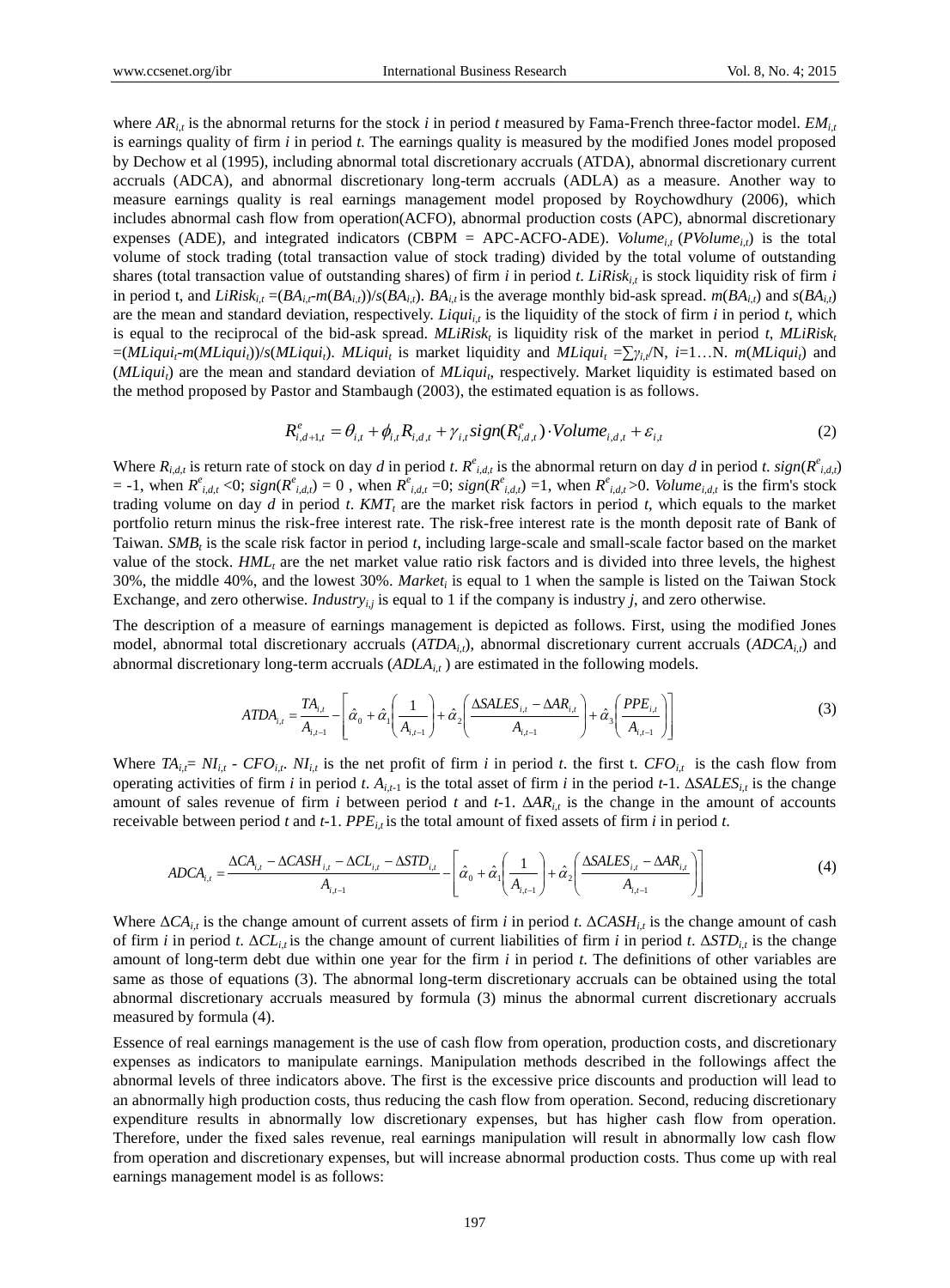$$
\frac{CFO_{i,t}}{A_{i,t-1}} = \hat{\alpha}_0 + \hat{\alpha}_1 \frac{1}{A_{i,t-1}} + \hat{\alpha}_2 \frac{SALES_{i,t}}{A_{i,t-1}} + \hat{\alpha}_3 \frac{ASALES_{i,t}}{A_{i,t-1}},
$$
\n(5)

$$
\frac{PCost_{i,t}}{A_{i,t-1}} = \hat{\alpha}_0 + \hat{\alpha}_1 \frac{1}{A_{i,t-1}} + \hat{\alpha}_2 \frac{SALES_{i,t}}{A_{i,t-1}} + \hat{\alpha}_3 \frac{ASALES_{i,t}}{A_{i,t-1}} + \hat{\alpha}_4 \frac{ASALES_{i,t-1}}{A_{i,t-1}},
$$
(6)

$$
\frac{DExpense_{i,t}}{A_{i,t-1}} = \hat{\alpha}_0 + \hat{\alpha}_1 \frac{1}{A_{i,t-1}} + \hat{\alpha}_2 \frac{SALSE_{i,t-1}}{A_{i,t-1}},
$$
\n(7)

Where  $CFO_{i,t}$  is cash flow from operation of firm *i* in period *t*.  $PCost_{i,t}$  is the production costs of firm *i* in period *t*. *DExpense<sub>it</sub>* is discretionary expenses of firm *i* in period *t*, including advertising, research and development, management and marketing costs.  $SALES_i$ , is sales revenue of firm *i* in period *t*.  $\Delta SALES_i$ , is the change amount of sales revenue between period *t* and period *t-*1. *SALESi,t-*<sup>1</sup> is sales revenue of firm *i* in period *t-*1. Δ*SALESi,t-*<sup>1</sup> is the change amount of sales revenue between period *t-*1 and period *t-*2. The standard estimate of real earnings management is obtained from equation (5) to equation (7). The abnormal cash flow from operation is obtained using the actual cash flow from operation minus the standard cash flow equation (5). Similarly, abnormal production costs can be obtained using the actual cost minus production formula (6); and abnormal discretionary expenses is the actual discretionary expenses minus formula (7).

#### **4. Empirical Results**

#### *4.1 Summary Statistics*

Table 2 shows the summary statistics of variables. The average abnormal stock returns derived from Fama French three-factor model is -0.31 with skewed to the right median of -1.60. In addition, there are a few companies whose abnormal returns are less than zero. It may be due to the economic condition with the stock index during the sample period in relatively low. Therefore, investors pick on firms with good earnings quality or high liquidity to achieve high stock return.

|                | Mean        | Median    | Maximum    | Minimum     | Std. dev.  |
|----------------|-------------|-----------|------------|-------------|------------|
| AR             | $-0.3039$   | $-1.5992$ | 275.45     | $-82.02$    | 16.2655    |
| <b>ADCA</b>    | $-0.0011$   | $-0.0040$ | 3.7654     | $-8.5938$   | 0.2029     |
| <b>ADLA</b>    | 0.0006      | $-0.0004$ | 8.3518     | $-4.1949$   | 0.2188     |
| <b>ATDA</b>    | $-0.0005$   | $-0.0018$ | 2.3024     | $-1.8118$   | 0.1309     |
| <b>ACFO</b>    | $-0.0035$   | $-0.0056$ | 1.2892     | $-3.9988$   | 0.1365     |
| APC            | 0.0115      | 0.0163    | 3.2432     | $-2.0220$   | 0.1708     |
| ADE            | $-0.0085$   | $-0.0158$ | 0.8805     | $-0.9796$   | 0.0775     |
| LiRisk         | $-0.0004$   | 0.0590    | 10.5020    | $-10.8038$  | 1.0019     |
| <b>MLiRisk</b> | $-0.0010$   | $-0.0582$ | 11.5654    | $-3.0606$   | 1.0317     |
| Liqui          | $-5.79E+09$ | 1.5060    | $7.59E+13$ | $-8.77E+13$ | $1.13E+12$ |
| <i>MLiqui</i>  | 232.10      | $-58.77$  | 72917      | $-18908$    | 5416       |
| Volume         | 0.1799      | 0.0950    | 2.9105     | 3.08E-06    | 0.2303     |
| PVolume        | 0.1832      | 0.0972    | 22.7200    | 2.98E-06    | 0.2402     |
| <b>MKT</b>     | 0.3207      | $-0.0019$ | 51.1862    | $-26.5584$  | 9.0207     |
| <b>SMB</b>     | 1.5320      | 1.3328    | 18.8803    | $-24.9800$  | 4.2383     |
| <b>HML</b>     | 1.0543      | 0.9800    | 25.8576    | $-29.1351$  | 4.9570     |

Table 2. Descriptive statistics for the measures in the first regression equation

*Note*. *AR*= abnormal return; *ADCA*= abnormal discretionary current accruals; *ADLA* = abnormal discretionary long-term accruals; *ATDA* = abnormal total discretionary accruals; *ACFO*= abnormal cash flow from operation; *APC*= abnormal production costs; *ADE*= abnormal discretionary expenses; *Volume*= monthly average trading volume; *PVolume*= monthly average trading amount; *LiRisk*= firm liquidity risk; *MLiRisk* =market liquidity risk; *Liqui*= firm liquidity; *MLiqui*= market liquidity; *MKT*= market premium factor; *SMB*=size factor; *HML*=book-to-market factor.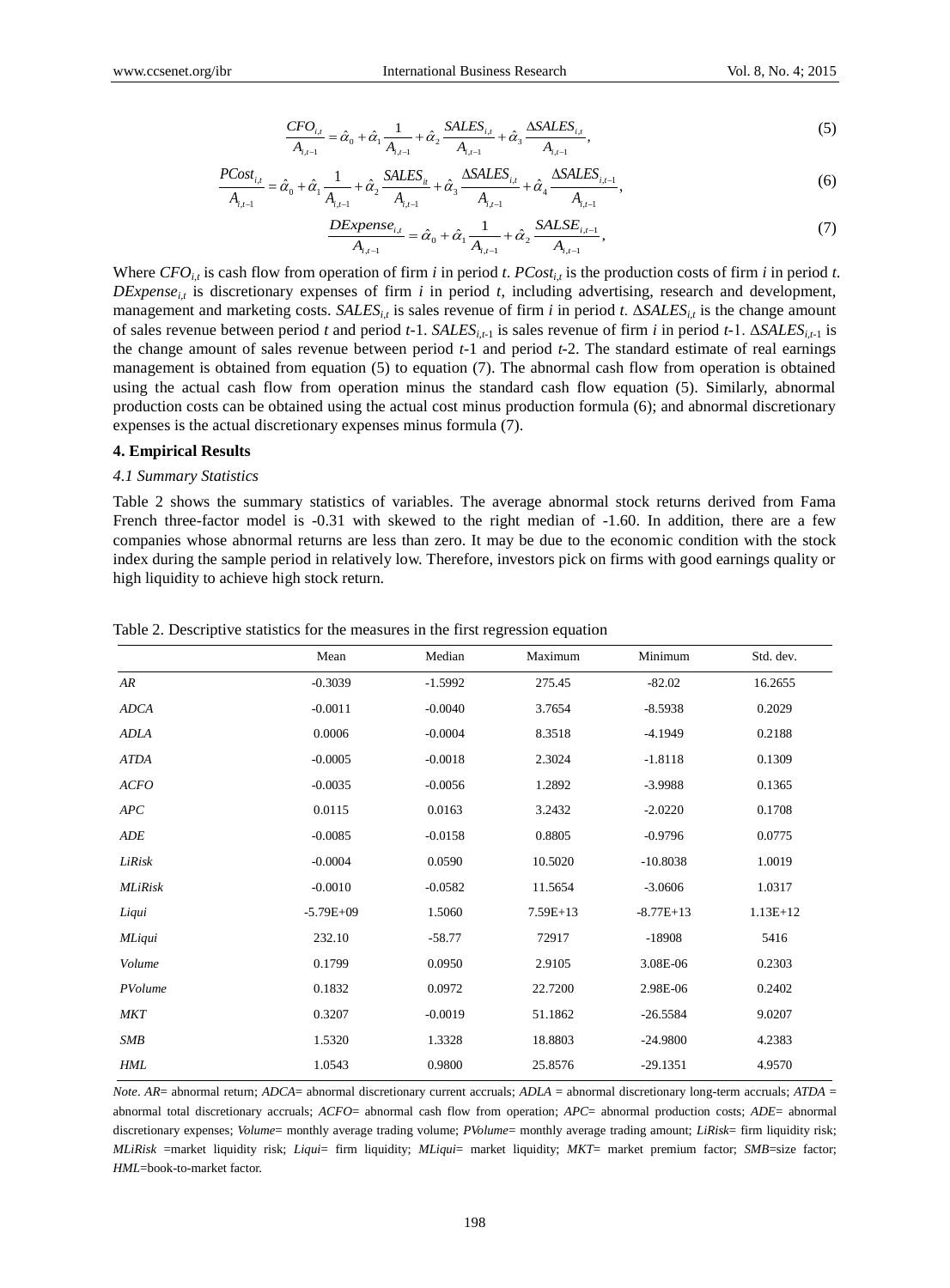Except for the abnormal discretionary long-term accruals, averages and medians of abnormal discretionary current accruals and abnormal total discretionary accruals are negative. Most of the firms might experience low earnings in the sample period and take discretionary write-offs to reduce further the current period's earnings as the big bath theory of earnings management suggests. The statistics present real earnings management by observing averages and medians of cash flow from operation and discretionary expenses is negative as well as unusual observation of positive averages and medians on production costs. Individual stock liquidity standard deviation is relative large with average skewed to the left and a median of 1.51. Market liquidity is relatively high, so the market's liquidity risk is relatively low.

Table 3 shows the Pearson and Spearman correlation coefficient of equity cost of capital, earnings quality and liquidity with other variables. The correlation coefficients for earnings quality and liquidity and the cost of equity capital are consistent. The three indicators of discretionary accruals are positively associated with the cost of equity, but the ones of real earnings management have an opposite relationship. That is, when the company implementing discretionary accruals, the cost of capital will increase, vice versa for the real earnings management. Stock trading volume is positively related to the cost of equity capital. Whether it is individual stock liquidity or market liquidity risk, the relationship is in inverse to the cost of equity. The higher the liquidity risk, the lower the cost of equity capital. This is not corresponding to our hypothesis which previous empirical results show.

| Table 3. The correlation matrix on the variables of earnings quality, liquidity and the cost of equity |
|--------------------------------------------------------------------------------------------------------|
|--------------------------------------------------------------------------------------------------------|

| Correlation    | AR        | <b>ADCA</b> | ATDA                        | ADLA ACFO               | APC                                 |                                                       | ADE Volume PVolume LiRisk MLiRisk |                   |                            | Liqui     | MLiqui    |
|----------------|-----------|-------------|-----------------------------|-------------------------|-------------------------------------|-------------------------------------------------------|-----------------------------------|-------------------|----------------------------|-----------|-----------|
| AR             |           | 0.0200      |                             |                         |                                     | 0.0236 0.0048 0.0372 -0.0351 0.0128 0.2112            |                                   |                   | $0.1718 - 0.0961 - 0.0408$ | 0.0403    | $-0.0448$ |
| ADCA           | 0.0151    |             |                             |                         |                                     | $0.2097 - 0.6314 - 0.1282 - 0.0265$ $0.0208 - 0.0021$ | -0.0027                           | -0.0061           | $-0.0013$                  | $-0.0023$ | $-0.0006$ |
| <b>ATDA</b>    | 0.0268    | 0.1749      |                             |                         |                                     | 0.5226 -0.5378 0.0938 0.0010 0.0204                   | 0.0191                            | $-0.0260$         | 0.0042                     | 0.0370    | 0.0045    |
| ADLA           | 0.0025    | $-0.8016$   | 0.4485                      |                         |                                     | $-0.2852$ 0.1017 $-0.0081$ 0.0114                     |                                   | $0.0108 - 0.0081$ | 0.0025                     | 0.0228    | 0.0022    |
| <b>ACFO</b>    | 0.0139    | $-0.1476$   | $-0.6775 - 0.2774$          |                         |                                     | $-0.4174$ 0.0860 0.0209                               |                                   |                   | $0.0183 - 0.0088 - 0.0042$ | 0.0517    | $-0.0044$ |
| APC            | $-0.0162$ | $-0.0181$   |                             | $0.1528$ 0.1093 -0.3682 |                                     | $-0.5577$ 0.0709                                      | 0.0727                            | 0.0294            | 0.0071                     | $-0.0123$ | 0.0075    |
| ADE            | 0.0193    | $-0.0153$   | $-0.0493$                   |                         | $-0.016$ 0.1015 $-0.5102$           | $-0.0798$                                             | $-0.0803$                         | $-0.0032$         | 0.0037                     | $-0.0411$ | 0.0031    |
| Volume         | 0.2775    | $-0.001$    |                             |                         | 0.0046 0.0037 0.0424 0.0283 -0.0292 |                                                       |                                   | 0.9983 -0.2786    | 0.0111                     | 0.0721    | 0.0075    |
| PVolume        | 0.1992    | $-0.0022$   |                             |                         |                                     | 0.0029 0.0038 0.0396 0.0276 -0.0302 0.9311            |                                   | $-0.2782$         | 0.0119                     | 0.0691    | 0.0084    |
| LiRisk         | $-0.0841$ | 0.0015      | $-0.0002 - 0.0015 - 0.0132$ |                         |                                     | $0.001$ $0.0101$ $-0.1561$                            | $-0.1476$                         |                   | 0.0155                     | $-0.0129$ | 0.0207    |
| <b>MLiRisk</b> | $-0.0075$ | 0.0009      |                             |                         |                                     | $-0.0008 - 0.0013$ 0.0009 0.0025 $-0.0078 - 0.0225$   | $-0.0226$                         | 0.014             |                            | 0.0041    | 0.9947    |
| Liqui          | 0.0025    | 0.0025      |                             |                         |                                     | $-0.0038 - 0.0046 - 0.0025$ 0.0045 $-0.0011 - 0.0041$ | $-0.0043$                         | $-0.0006$         | 0.0091                     |           | 0.0034    |
| <i>MLiqui</i>  | $-0.0078$ | 0.002       |                             |                         | $0.0003 - 0.0017 - 0.0003$ 0.0037   | $-0.009 - 0.0232$                                     | $-0.0233$                         | 0.0137            | 0.9679                     | 0.0099    |           |

*Note*. *AR*= abnormal return; *ADCA*= abnormal discretionary current accruals; *ADLA* = abnormal discretionary long-term accruals; *ATDA* = abnormal total discretionary accruals; *ACFO*= abnormal cash flow from operation; *APC*= abnormal production costs; *ADE*= abnormal discretionary expenses; *Volume*= monthly average trading volume; *PVolume*= monthly average trading amount; *LiRisk*= firm liquidity risk; *MLiRisk* =market liquidity risk; *Liqui*= firm liquidity; *MLiqui*= market liquidity. Pearson correlations are displayed below the main diagonal and Spearman correlations are displayed above the diagonal in Table.

# *4.2 Effects of Earning Management and Liquidity*

From either Lagrange multiplier test or Hausman's test, the results of panel data regression equation are valid with fixed effects. Panel A and Panel B in Table 4 present volume and transaction value respectively. The results find that three indicators of discretionary accruals all hold significant positive relationship with the cost of equity capital, especially for long-term and total accruals. Investors request higher cost of equity capital when a company has poor earnings quality of accruals, especially the results show that the long-term accruals are three percent than current accruals (Panel A:  $0.674 \times 23.77\%$  -0.471  $\times 26.22\%$ ; Panel B:  $0.68 \times 24.18\%$  -0.5178  $\times$ 26.68%). The results support hypothesis 1.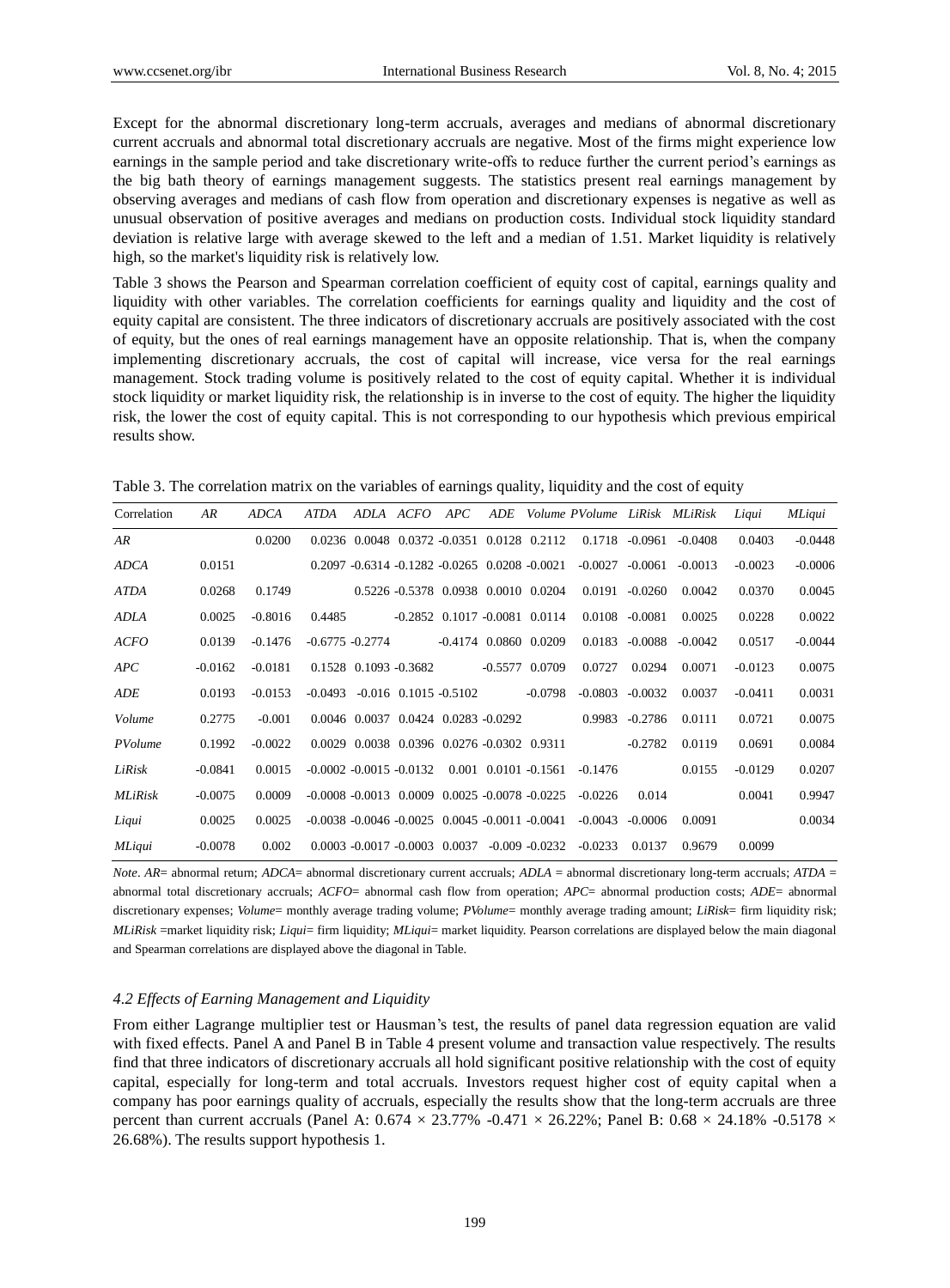| Panel A        |                |               |                  | AR            |                 |               |               |
|----------------|----------------|---------------|------------------|---------------|-----------------|---------------|---------------|
| Intercept      | $-2.7042$ ***  | $-2.6847$ *** | $-2.6809$ ***    | $-2.7073$ *** | $-2.7513$ ***   | $-2.7364$ *** | $-2.7519$ *** |
|                | (0.2329)       | (0.2329)      | (0.2328)         | (0.2328)      | (0.2331)        | (0.2330)      | (0.2331)      |
| ADCA           | $0.4705*$      |               |                  |               |                 |               |               |
|                | (0.2622)       |               |                  |               |                 |               |               |
| ADLA           |                | $0.6736$ ***  |                  |               |                 |               |               |
|                |                | (0.2377)      |                  |               |                 |               |               |
| ATDA           |                |               | $2.8729$ ***     |               |                 |               |               |
|                |                |               | (0.3911)         |               |                 |               |               |
| ACFO           |                |               |                  | $1.0180$ ***  |                 |               |               |
|                |                |               |                  | (0.3544)      |                 |               |               |
| APC            |                |               |                  |               | $-1.2564$ ***   |               |               |
|                |                |               |                  |               | (0.2968)        |               |               |
| ADE            |                |               |                  |               |                 | $2.7603$ ***  |               |
|                |                |               |                  |               |                 | (0.6381)      |               |
| <b>CREM</b>    |                |               |                  |               |                 |               | $-0.8261$ *** |
|                |                |               |                  |               |                 |               | (0.1683)      |
| Volume         | 14.3486 ***    | 14.3501 ***   | 14.3360 ***      | 14.3236 ***   | 14.3577 ***     | 14.3513 ***   | 14.3330 ***   |
|                | (0.2155)       | (0.2155)      | (0.2154)         | (0.2157)      | (0.2155)        | (0.2155)      | (0.2155)      |
| LiRisk         | $-0.7963$ ***  | $-0.7965$ *** | $-0.7969$ ***    | $-0.7953$ *** | $-0.7952$ ***   | $-0.7982$ *** | $-0.7952$ *** |
|                | (0.0491)       | (0.0491)      | (0.0491)         | (0.0491)      | (0.0491)        | (0.0491)      | (0.0491)      |
| <b>MLiRisk</b> | $0.4818**$     | $0.4776$ **   | $0.4829$ **      | $0.4763$ **   | $0.4759$ **     | $0.4751$ **   | $0.4735**$    |
|                | (0.2140)       | (0.2140)      | (0.2139)         | (0.2140)      | (0.2140)        | (0.2140)      | (0.2140)      |
| Liqui          | 4.84E-14       | 4.92E-14      | 4.98E-14         | 4.90E-14      | 4.94E-14        | 4.86E-14      | 4.94E-14      |
|                | (0.0000)       | (0.0000)      | (0.0000)         | (0.0000)      | (0.0000)        | (0.0000)      | (0.0000)      |
| MLiqui         | $-7.93E-05$ ** | $-7.81E-05$ * | $-7.92E - 05$ ** | $-7.81E-05$ * | $-7.79E - 05$ * | $-7.76E-05$ * | $-7.73E-05$ * |
|                | (0.0000)       | (0.0000)      | (0.0000)         | (0.0000)      | (0.0000)        | (0.0000)      | (0.0000)      |
| MKT            | $0.4923$ ***   | $0.4897$ ***  | $0.4914$ ***     | $0.4913$ ***  | $0.4928$ ***    | $0.4904$ ***  | $0.4922$ ***  |
|                | (0.0313)       | (0.0313)      | (0.0313)         | (0.0313)      | (0.0313)        | (0.0313)      | (0.0313)      |
| SMB            | $0.1703$ ***   | $0.1701$ ***  | $0.1695$ ***     | $0.1709$ ***  | $0.1691$ ***    | $0.1703$ ***  | $0.1700$ ***  |
|                | (0.0314)       | (0.0314)      | (0.0313)         | (0.0314)      | (0.0314)        | (0.0313)      | (0.0313)      |
| HML            | $0.1441$ ***   | $0.1442$ ***  | $0.1444$ ***     | $0.1439$ ***  | $0.1436$ ***    | $0.1437$ ***  | $0.1435$ ***  |
|                | (0.0229)       | (0.0229)      | (0.0229)         | (0.0229)      | (0.0229)        | (0.0229)      | (0.0229)      |
| Market         | $0.3206$ **    | $0.2948$ **   | $0.3076$ **      | $0.3062$ **   | $0.3772$ ***    | $0.3962$ ***  | $0.3764$ ***  |
|                | (0.1285)       | (0.1285)      | (0.1283)         | (0.1283)      | (0.1293)        | (0.1298)      | (0.1290)      |
| Observations   | 67634          | 67634         | 67640            | 67640         | 67640           | 67640         | 67640         |
| Adj $R^2$      | 0.4082         | 0.4083        | 0.4087           | 0.4083        | 0.4084          | 0.4084        | 0.4084        |

# Table 4. The fixed effects results of the influence of earnings quality and liquidity on the cost of equity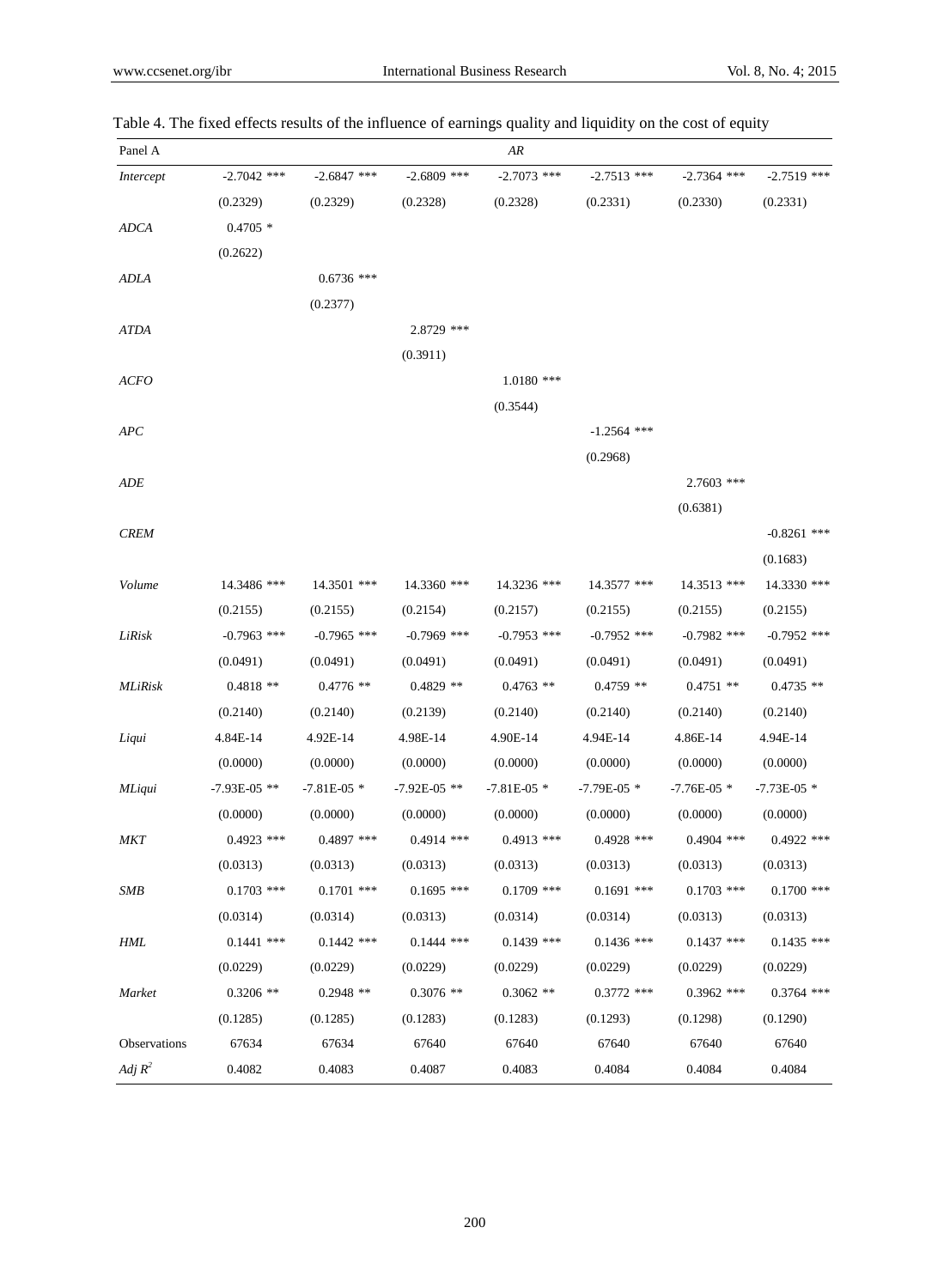| Panel B        |               |               |               |               |               |               |               |
|----------------|---------------|---------------|---------------|---------------|---------------|---------------|---------------|
| Intercept      | $-2.3311$ *** | $-2.3109$ *** | $-2.3065$ *** | $-2.3370$ *** | $-2.3761$ *** | $-2.3639$ *** | $-2.3837$ *** |
|                | (0.2369)      | (0.2369)      | (0.2367)      | (0.2368)      | (0.2371)      | (0.2370)      | (0.2370)      |
| <b>ADCA</b>    | $0.5178*$     |               |               |               |               |               |               |
|                | (0.2668)      |               |               |               |               |               |               |
| ADLA           |               | $0.6794$ ***  |               |               |               |               |               |
|                |               | (0.2418)      |               |               |               |               |               |
| <b>ATDA</b>    |               |               | 2.9939 ***    |               |               |               |               |
|                |               |               | (0.3979)      |               |               |               |               |
| ACFO           |               |               |               | $1.4030$ ***  |               |               |               |
|                |               |               |               | (0.3605)      |               |               |               |
| APC            |               |               |               |               | $-1.2282$ *** |               |               |
|                |               |               |               |               | (0.3019)      |               |               |
| ADE            |               |               |               |               |               | 2.8472 ***    |               |
|                |               |               |               |               |               | (0.6491)      |               |
| <b>CREM</b>    |               |               |               |               |               |               | $-0.9099$ *** |
|                |               |               |               |               |               |               | (0.1712)      |
| PVolume        | $9.0415$ ***  | $9.0425$ ***  | $9.0326$ ***  | $9.0112$ ***  | $9.0503$ ***  | $9.0462$ ***  | $9.0284$ ***  |
|                | (0.2013)      | (0.2013)      | (0.2012)      | (0.2014)      | (0.2013)      | (0.2012)      | (0.2013)      |
| LiRisk         | $-0.9492$ *** | $-0.9494$ *** | $-0.9498$ *** | $-0.9476$ *** | $-0.9482$ *** | $-0.9511$ *** | $-0.9479$ *** |
|                | (0.0499)      | (0.0499)      | (0.0499)      | (0.0499)      | (0.0499)      | (0.0499)      | (0.0499)      |
| <b>MLiRisk</b> | $0.4179*$     | $0.4134*$     | $0.4189*$     | $0.4111 *$    | $0.4117 *$    | $0.4107 *$    | $0.4087*$     |
|                | (0.2177)      | (0.2177)      | (0.2176)      | (0.2177)      | (0.2176)      | (0.2176)      | (0.2176)      |
| Liqui          | 4.36E-14      | 4.45E-14      | 4.51E-14      | 4.44E-14      | 4.46E-14      | 4.39E-14      | 4.48E-14      |
|                | (0.0000)      | (0.0000)      | (0.0000)      | (0.0000)      | (0.0000)      | (0.0000)      | (0.0000)      |
| MLiqui         | $-6.67E-05$   | $-6.55E-05$   | $-6.67E-05$   | $-6.53E-05$   | $-6.53E-05$   | $-6.49E - 05$ | $-6.46E-05$   |
|                | (0.0000)      | (0.0000)      | (0.0000)      | (0.0000)      | (0.0000)      | (0.0000)      | (0.0000)      |
| MKT            | $0.5321$ ***  | $0.5294$ ***  | $0.5311$ ***  | $0.5311$ ***  | $0.5325$ ***  | $0.5301$ ***  | $0.5320$ ***  |
|                | (0.0318)      | (0.0318)      | (0.0318)      | (0.0318)      | (0.0318)      | (0.0318)      | (0.0318)      |
| SMB            | $0.1993$ ***  | $0.1991$ ***  | $0.1984$ ***  | $0.2001$ ***  | $0.1982$ ***  | $0.1992$ ***  | $0.1989$ ***  |
|                | (0.0319)      | (0.0319)      | (0.0319)      | (0.0319)      | (0.0319)      | (0.0319)      | (0.0319)      |
| HML            | $0.1460$ ***  | $0.1462$ ***  | $0.1464$ ***  | $0.1457$ ***  | $0.1456$ ***  | $0.1457$ ***  | $0.1454$ ***  |
|                | (0.0233)      | (0.0233)      | (0.0233)      | (0.0233)      | (0.0233)      | (0.0233)      | (0.0233)      |
| Market         | $0.5404$ ***  | $0.5135$ ***  | $0.5258$ ***  | $0.5229$ ***  | $0.5942$ ***  | $0.6174$ ***  | $0.6014$ ***  |
|                | (0.1306)      | (0.1306)      | (0.1304)      | (0.1305)      | (0.1314)      | (0.1320)      | (0.1312)      |
| Observations   | 67634         | 67634         | 67640         | 67640         | 67640         | 67640         | 67640         |
| Adj $R^2$      | 0.3877        | 0.3877        | 0.3882        | 0.3878        | 0.3878        | 0.3878        | 0.3879        |

*Note*. *AR*= abnormal return; *ADCA*= abnormal discretionary current accruals; *ADLA* = abnormal discretionary long-term accruals; *ATDA* = abnormal total discretionary accruals; *ACFO*= abnormal cash flow from operation; *APC*= abnormal production costs; *ADE*= abnormal discretionary expenses; *Volume*= monthly average trading volume; *PVolume*= monthly average trading amount; *LiRisk*= firm liquidity risk; *MLiRisk* =market liquidity risk; *Liqui*= firm liquidity; *MLiqui*= market liquidity; *MKT*= market premium factor; *SMB*=size factor; *HML*=book-to-market factor; *Market*= market dummy. Standard errors are indicated in parentheses. \*, \*\*, \*\*\* denote statistical significance at the 10 percent, 5 percent and 1 percent levels (two-tailed), respectively.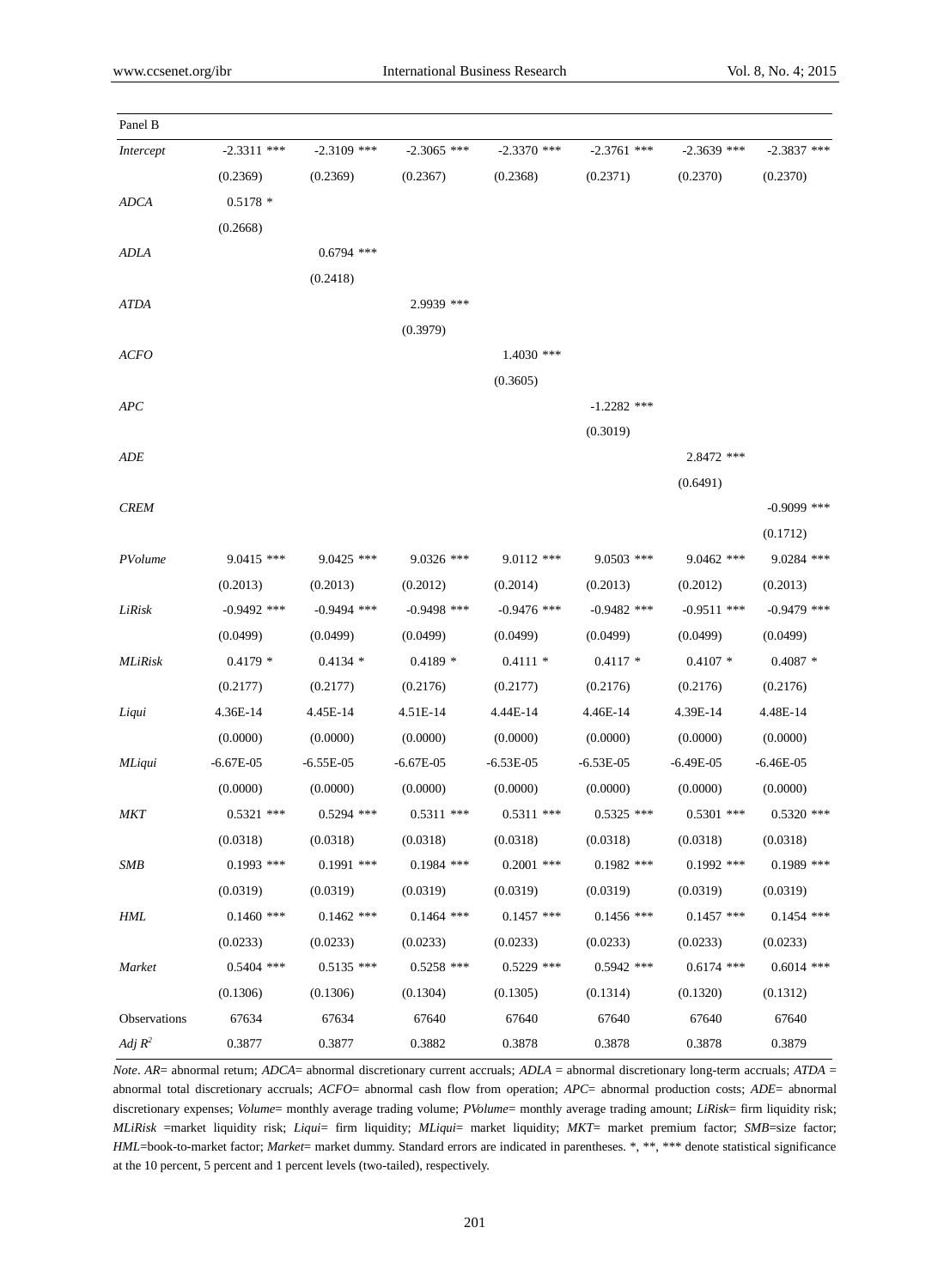The three indicators of real earnings management have significant negative effects on equity costs, with discretionary expenses the most prominent. Discretionary expenses are usually the company's advertising, research and other operating and administrative expenses. If the company did earnings management by reducing the above costs in an aim to increase operating cash flow, then investors would not be able to gather information. Consistent with Deng and Ong (2014) in the sample of REITs, the composite indicator (CREM) is negatively related to the cost of equity. When the company implements real earnings management, thus reduce the cost of equity. Therefore, hypothesis 2 holds.

The relationship between trading volumes and the cost of equity in both Panel A and Panel B is significantly positive which indicating that the greater the amount of stock trading volume, the higher the equity cost. The cost of equity for companies listed in the Taiwan Stock Exchange is higher than that of listed in OTC. Liquidity in Panel A has a significant inverse relationship with the cost of equity capital while market liquidity risk is significantly positive to the cost of equity indicating risk premium compensation. However, there is no significance in Panel B. Market liquidity risk in both Panels is positively associated with the cost of equity, consistent with previous empirical results of risk premium. But individual stock liquidity risk related to the cost is in significantly inverse, implicating the higher the individual liquidity risk, the lower the cost of equity.

#### *4.3 Effects of Information Asymmetry*

The findings of this study as shown above are different from previous researches. We follow Bhattacharya et al. (2012) and add the factor of information asymmetry which has indirect impact on the equity cost of capital. The bid-ask spread (BAS) as a variable of information asymmetry is calculated by monthly stock prices as follows:

$$
BAS_{i,t} = \frac{askprice - bidprice}{(askprice + bidprice)/2} \times 100\%
$$
\n(8)

Where *askprice* is daily selling price for stocks; *bidprice* is daily purchase price. We rank absolute value of the bid-ask spread, and the large value indicates higher degree of information asymmetry. Companies with higher degree of information asymmetry formed in the first quartile will have dummy variable of HBAS set as one, and otherwise 0. The same rule applied for the companies in the bottom quartile for dummy variable of LBAS.

The regression equations are set as follows:

$$
AR_{i,t} = \beta_0 + \beta_1 EM_{i,t} + \beta_2 Volume_{i,t} (PVolume_{i,t}) + \beta_3 Likisk_{i,t} + \beta_4 HBAS_{i,t} +
$$
  

$$
\beta_5 LBAS_{i,t} + \beta_6 EM_{i,t} \times HBAS_{i,t} + \beta_7 EM_{i,t} \times LBAS_{i,t} +
$$

 $\beta_{8}$ Volume<sub>*i*,t</sub></sub> (PVolume<sub>*i*,t</sub></sub>)  $\times$  HBAS<sub>*i*,t</sub> +  $\beta_{9}$ Volume<sub>*i*,t</sub></sub> (PVolume<sub>*i*,t</sub>)  $\times$  LBAS<sub>*i*,t</sub> +

$$
\beta_{10}LiRisk_{i,t} \times HBAS_{i,t} + \beta_{11}LiRisk_{i,t} \times LBAS_{i,t} + \beta_{12}MKT_t + \beta_{13}SMB_t + \beta_{14}HML_t + \beta_{15}Market_t
$$
 (9)

Except for information asymmetry variables, the other specifications of variables are the same as those in regression equation (1).

The panel data regression results are shown in Table 5. According to the Lagrange multiplier test or Hausman test, only variable (*Volume<sub>it</sub>*) which is monthly average trading volume of the regression equation is significant at the level of 0.01 with fixed effects. However, in regression equation with monthly average trading amount variable (*PVolume<sub>i, i</sub>*), the abnormal cash flow from operation ( $ACFO<sub>i</sub>$ ) and abnormal production costs ( $APC<sub>i</sub>$ ) show the best estimates under random effects while the rest run the best under fixed effects. Most of the results are similar to the prior findings except for current accruals. But after adding the interaction term of earnings quality indicators and information asymmetry, when there is high degree of information asymmetry, abnormal discretionary current accruals are positively related to the cost of equity. However, abnormal discretionary long-term accruals have an inverse relationship with the cost of equity. Thus, company should opt for long-term discretionary accruals as regulatory agency reform may advise. In addition, when experience higher information asymmetry, firms benefit from doing real earnings management so as to cut cost of equity. On contrary, companies with higher transparency refrain from earnings management, otherwise the cost of equity increases.

Under the lower level of information asymmetry, with the increase of stock trading volume and stock liquidity risk will decrease in the cost of equity capital. This incompletely supports hypothesis 3. That is, firms benefits from the advantage of lower information asymmetry which reduces the equity of cost.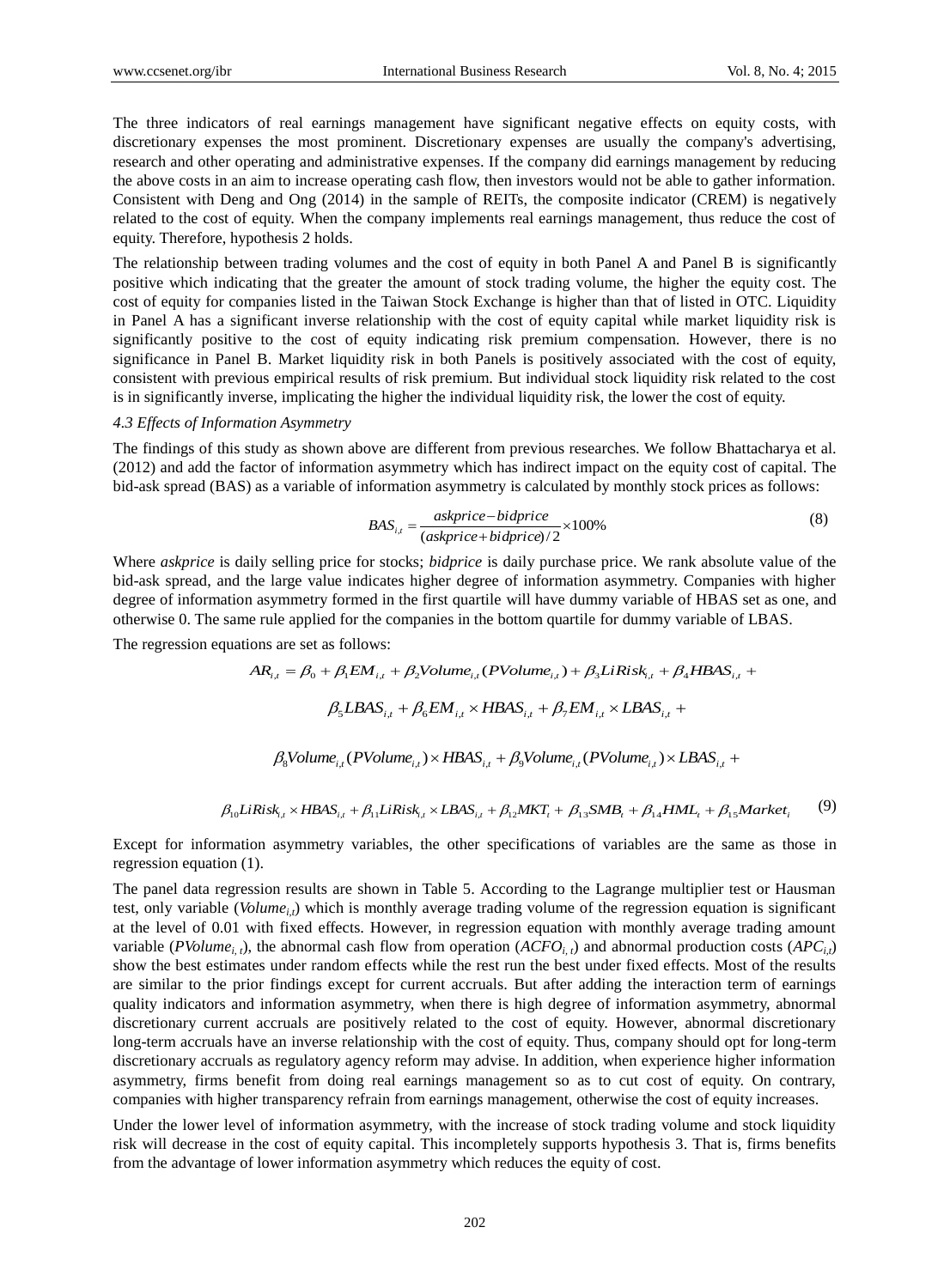|                                                                                           |               |               |               | AR            |               |               |               |
|-------------------------------------------------------------------------------------------|---------------|---------------|---------------|---------------|---------------|---------------|---------------|
| Panel A                                                                                   |               |               |               | Fixed effects |               |               |               |
| Intercept                                                                                 | $-3.3320$ *** | $-3.3149$ *** | $-3.3130$ *** | $-3.3849$ *** | $-3.4091$ *** | $-3.3686$ *** | $-3.4256$ *** |
|                                                                                           | (0.2357)      | (0.2357)      | (0.2356)      | (0.2358)      | (0.2362)      | (0.2358)      | (0.2360)      |
| <b>ADCA</b>                                                                               | $-0.5662$     |               |               |               |               |               |               |
|                                                                                           | (0.3783)      |               |               |               |               |               |               |
| ADLA                                                                                      |               | 1.3897 ***    |               |               |               |               |               |
|                                                                                           |               | (0.3458)      |               |               |               |               |               |
| <b>ATDA</b>                                                                               |               |               | 2.8873 ***    |               |               |               |               |
|                                                                                           |               |               | (0.6147)      |               |               |               |               |
| <b>ACFO</b>                                                                               |               |               |               | 3.9153 ***    |               |               |               |
|                                                                                           |               |               |               | (0.5762)      |               |               |               |
| APC                                                                                       |               |               |               |               | $-2.0833$ *** |               |               |
|                                                                                           |               |               |               |               | (0.4608)      |               |               |
| ADE                                                                                       |               |               |               |               |               | $2.7745$ ***  |               |
|                                                                                           |               |               |               |               |               | (0.8684)      |               |
| <b>CREM</b>                                                                               |               |               |               |               |               |               | $-1.6344$ *** |
|                                                                                           |               |               |               |               |               |               | (0.2544)      |
| Volmue                                                                                    | $11.2413$ *** | 11.2400 ***   | 11.2285 ***   | 11.1788 ***   | 11.2994 ***   | $11.2635$ *** | 11.2637 ***   |
|                                                                                           | (0.3190)      | (0.3190)      | (0.3189)      | (0.3191)      | (0.3193)      | (0.3191)      | (0.3190)      |
| LiRisk                                                                                    | $-0.5747$ *** | $-0.5743$ *** | $-0.5771$ *** | $-0.5823$ *** | $-0.5709$ *** | $-0.5730$ *** | $-0.5727$ *** |
|                                                                                           | (0.0998)      | (0.0998)      | (0.0997)      | (0.0998)      | (0.0998)      | (0.0998)      | (0.0998)      |
| HBAS                                                                                      | $0.5593$ ***  | $0.5529$ ***  | $0.5901$ ***  | $0.5530$ ***  | $0.6098$ ***  | $0.5602$ ***  | $0.6005$ ***  |
|                                                                                           | (0.1488)      | (0.1489)      | (0.1489)      | (0.1492)      | (0.1491)      | (0.1489)      | (0.1492)      |
| LBAS                                                                                      | $0.8089$ ***  | $0.8026$ ***  | $0.8077$ ***  | $0.7984$ ***  | $0.7883$ ***  | $0.7790$ ***  | $0.7931$ ***  |
|                                                                                           | (0.1524)      | (0.1524)      | (0.1523)      | (0.1524)      | (0.1528)      | (0.1537)      | (0.1526)      |
| $\boldsymbol{ADCA}\!\times\!\!\boldsymbol{H}\boldsymbol{B}\!\boldsymbol{A}\boldsymbol{S}$ | 3.0723 ***    |               |               |               |               |               |               |
|                                                                                           | (0.6005)      |               |               |               |               |               |               |
| <b>ADCA ×LBAS</b>                                                                         | 0.0209        |               |               |               |               |               |               |
|                                                                                           | (0.6514)      |               |               |               |               |               |               |
| <b>ADLA×HBAS</b>                                                                          |               | $-1.9973$ *** |               |               |               |               |               |
|                                                                                           |               | (0.5435)      |               |               |               |               |               |
| <b>ADLA×LBAS</b>                                                                          |               | 0.1917        |               |               |               |               |               |
|                                                                                           |               | (0.5930)      |               |               |               |               |               |
| $ATDA \times HBAS$                                                                        |               |               | 0.3904        |               |               |               |               |
|                                                                                           |               |               | (0.8861)      |               |               |               |               |
| <b>ATDA×LBAS</b>                                                                          |               |               | 0.0464        |               |               |               |               |
|                                                                                           |               |               | (0.9886)      |               |               |               |               |
| $ACFO \times HBAS$                                                                        |               |               |               | $-5.0178$ *** |               |               |               |
|                                                                                           |               |               |               | (0.7942)      |               |               |               |
| <i>ACFO×LBAS</i>                                                                          |               |               |               | $-2.0931$ **  |               |               |               |
|                                                                                           |               |               |               | (0.9293)      |               |               |               |
| $APC \times HBAS$                                                                         |               |               |               |               | 0.1113        |               |               |
|                                                                                           |               |               |               |               | (0.6571)      |               |               |
|                                                                                           |               |               |               |               |               |               |               |

Table 5. The panel results from the cost of equity indirectly influenced by earnings quality and liquidity through information asymmetry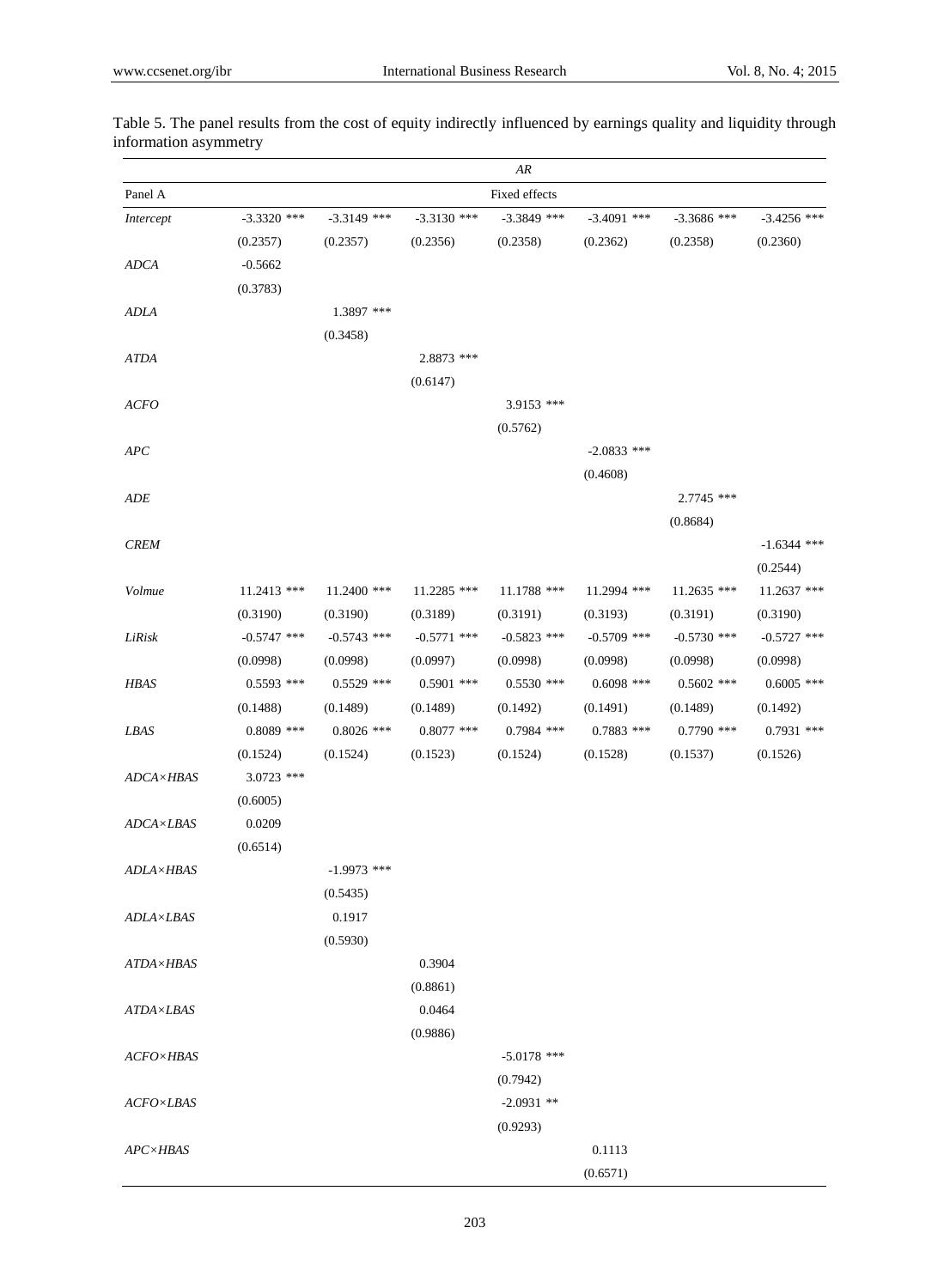| <b>APC×LBAS</b>      |               |               |               |               | $2.3656$ ***  |               |               |
|----------------------|---------------|---------------|---------------|---------------|---------------|---------------|---------------|
|                      |               |               |               |               | (0.7534)      |               |               |
| <b>ADE×HBAS</b>      |               |               |               |               |               | $2.8062*$     |               |
|                      |               |               |               |               |               | (1.5557)      |               |
| $ADE \times LBAS$    |               |               |               |               |               | $-2.8857$ **  |               |
|                      |               |               |               |               |               | (1.4652)      |               |
| <b>CREM×HBAS</b>     |               |               |               |               |               |               | $0.9583$ **   |
|                      |               |               |               |               |               |               | (0.3790)      |
| <b>CREM×LBAS</b>     |               |               |               |               |               |               | $1.3482$ ***  |
|                      |               |               |               |               |               |               | (0.4190)      |
| Volume × HBAS        | 15.7296 ***   | $15.7423$ *** | $15.7156$ *** | 15.8291 ***   | $15.6669$ *** | 15.7462 ***   | 15.6596 ***   |
|                      | (0.4824)      | (0.4824)      | (0.4823)      | (0.4828)      | (0.4828)      | (0.4827)      | (0.4824)      |
| Volume × LBAS        | $-3.9012$ *** | $-3.8926$ *** | $-3.8886$ *** | $-3.8581$ *** | $-3.9529$ *** | $-3.9189$ *** | $-3.9307$ *** |
|                      | (0.4698)      | (0.4699)      | (0.4697)      | (0.4700)      | (0.4700)      | (0.4699)      | (0.4698)      |
| $LiRisk \times HBAS$ | 0.0148        | 0.0160        | 0.0156        | 0.0234        | 0.0113        | 0.0079        | 0.0149        |
|                      | (0.1136)      | (0.1136)      | (0.1135)      | (0.1135)      | (0.1136)      | (0.1136)      | (0.1135)      |
| <b>LiRisk×LBAS</b>   | $-1.9011$ *** | $-1.8944$ *** | $-1.8720$ *** | $-1.9095$ *** | $-1.9353$ *** | $-1.9247$ *** | $-1.9200$ *** |
|                      | (0.2494)      | (0.2494)      | (0.2494)      | (0.2493)      | (0.2500)      | (0.2499)      | (0.2497)      |
| MKT                  | $0.4829$ ***  | $0.4795$ ***  | $0.4811$ ***  | $0.4822$ ***  | $0.4837$ ***  | $0.4801$ ***  | $0.4825$ ***  |
|                      | (0.0304)      | (0.0304)      | (0.0303)      | (0.0303)      | (0.0304)      | (0.0304)      | (0.0304)      |
| SMB                  | $0.1583$ ***  | $0.1584$ ***  | $0.1576$ ***  | $0.1589$ ***  | $0.1575$ ***  | $0.1588$ ***  | $0.1580$ ***  |
|                      | (0.0305)      | (0.0305)      | (0.0305)      | (0.0305)      | (0.0305)      | (0.0305)      | (0.0305)      |
| HML                  | $0.1509$ ***  | $0.1502$ ***  | $0.1512$ ***  | $0.1513$ ***  | $0.1507$ ***  | $0.1505$ ***  | $0.1506$ ***  |
|                      | (0.0224)      | (0.0224)      | (0.0224)      | (0.0224)      | (0.0224)      | (0.0224)      | (0.0224)      |
| Market               | $0.8570$ ***  | $0.8318$ ***  | $0.8567$ ***  | $0.8774$ ***  | $0.9410$ ***  | $0.9366$ ***  | $0.9585$ ***  |
|                      | (0.1318)      | (0.1318)      | (0.1316)      | (0.1317)      | (0.1329)      | (0.1330)      | (0.1326)      |
| Observations         | 67665         | 67665         | 67671         | 67671         | 67671         | 67671         | 67671         |
| Adj $R^2$            | 0.4294        | 0.4294        | 0.4296        | 0.4296        | 0.4294        | 0.4294        | 0.4295        |
| Hausman test         | 298.08 ***    | $300.35$ ***  | $300.72$ ***  | 309.86 ***    | $301.50$ ***  | $320.93$ ***  | $302.40$ ***  |
|                      | (0.0000)      | (0.0000)      | (0.0000)      | (0.0000)      | (0.0000)      | (0.0000)      | (0.0000)      |
| Panel B              |               |               |               | Fixed effects |               |               |               |
| Intercept            | $-3.2439$ *** | $-3.2262$ *** | $-3.2237$ *** | $-3.3014$ *** | $-3.3210$ *** | $-3.2792$ *** | $-3.3435$ *** |
|                      | (0.2403)      | (0.2404)      | (0.2403)      | (0.2405)      | (0.2409)      | (0.2405)      | (0.2407)      |
| <b>ADCA</b>          | $-0.5534$     |               |               |               |               |               |               |
|                      | (0.3857)      |               |               |               |               |               |               |
| ADLA                 |               | $1.3951$ ***  |               |               |               |               |               |
|                      |               | (0.3526)      |               |               |               |               |               |
| <b>ATDA</b>          |               |               | 2.9378 ***    |               |               |               |               |
|                      |               |               | (0.6267)      |               |               |               |               |
| <b>ACFO</b>          |               |               |               | 4.1508 ***    |               |               |               |
|                      |               |               |               | (0.5873)      |               |               |               |
| APC                  |               |               |               |               | $-2.0540$ *** |               |               |
|                      |               |               |               |               | (0.4699)      |               |               |
| ADE                  |               |               |               |               |               | 2.9250 ***    |               |
|                      |               |               |               |               |               | (0.8854)      |               |

204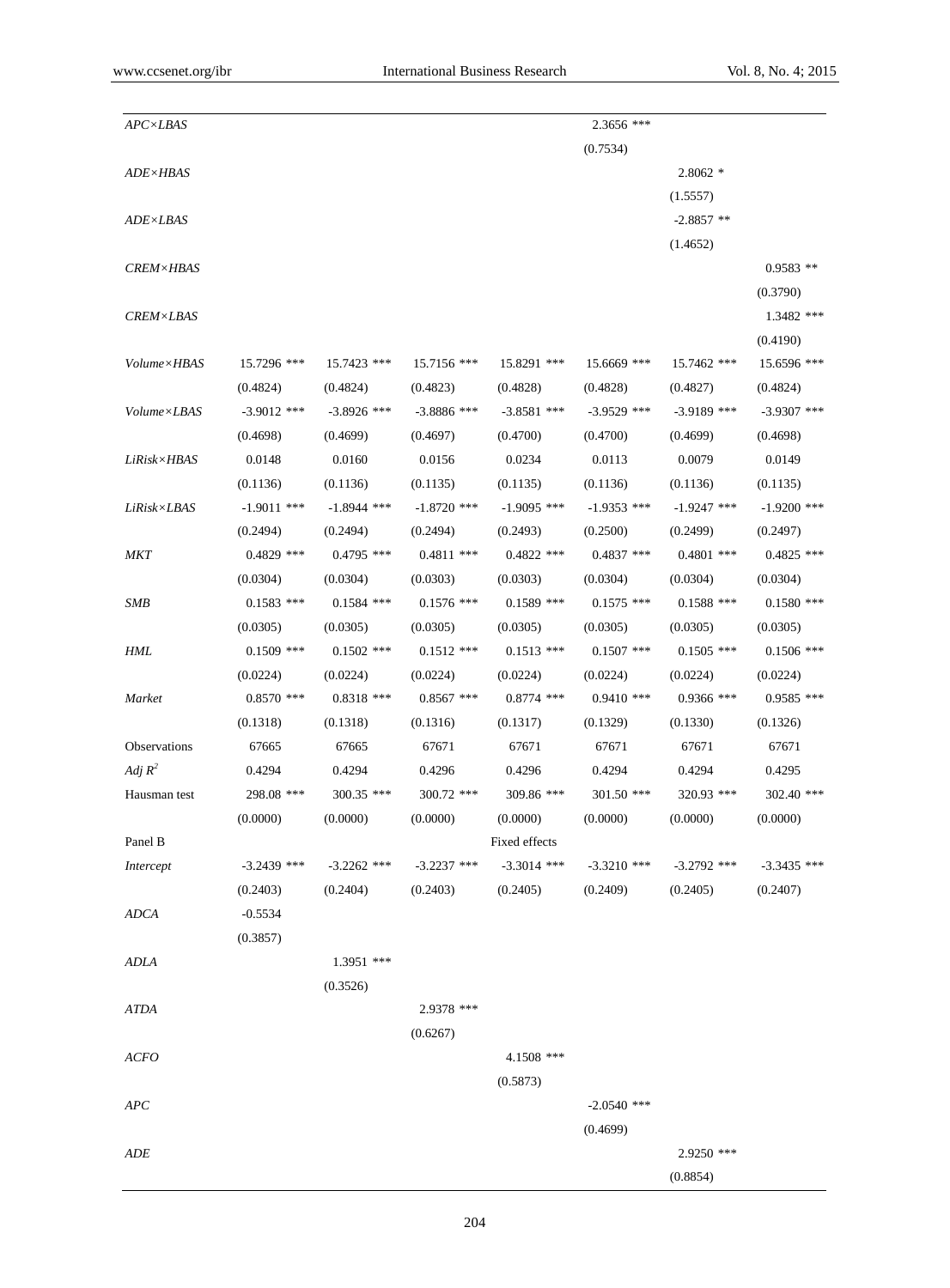| <b>CREM</b>                                                                               |               |               |               |               |               |               | $-1.6850$ *** |
|-------------------------------------------------------------------------------------------|---------------|---------------|---------------|---------------|---------------|---------------|---------------|
|                                                                                           |               |               |               |               |               |               | (0.2593)      |
| PVolmue                                                                                   | $8.1202$ ***  | $8.1202$ ***  | $8.1105$ ***  | $8.0615$ ***  | $8.1795$ ***  | $8.1435$ ***  | $8.1492$ ***  |
|                                                                                           | (0.3202)      | (0.3202)      | (0.3201)      | (0.3203)      | (0.3205)      | (0.3203)      | (0.3202)      |
| Lirisk                                                                                    | $-0.6673$ *** | $-0.6668$ *** | $-0.6697$ *** | $-0.6747$ *** | $-0.6635$ *** | $-0.6654$ *** | $-0.6650$ *** |
|                                                                                           | (0.1017)      | (0.1018)      | (0.1017)      | (0.1017)      | (0.1017)      | (0.1018)      | (0.1017)      |
| HBAS                                                                                      | $1.0735$ ***  | $1.0683$ ***  | $1.1076$ ***  | $1.0803$ ***  | $1.1254$ ***  | $1.0749$ ***  | $1.1221$ ***  |
|                                                                                           | (0.1524)      | (0.1525)      | (0.1525)      | (0.1528)      | (0.1527)      | (0.1524)      | (0.1528)      |
| LBAS                                                                                      | $1.2112$ ***  | $1.2056$ ***  | $1.2092$ ***  | 1.1991 ***    | $1.1944$ ***  | $1.1893$ ***  | $1.1976$ ***  |
|                                                                                           | (0.1482)      | (0.1482)      | (0.1480)      | (0.1482)      | (0.1486)      | (0.1495)      | (0.1484)      |
| $\boldsymbol{ADCA}\!\times\!\!\boldsymbol{H}\boldsymbol{B}\!\boldsymbol{A}\boldsymbol{S}$ | $3.1717$ ***  |               |               |               |               |               |               |
|                                                                                           | (0.6122)      |               |               |               |               |               |               |
| $ADCA \times LBAS$                                                                        | 0.0776        |               |               |               |               |               |               |
|                                                                                           | (0.6641)      |               |               |               |               |               |               |
| $ADLA \times HBAS$                                                                        |               | $-2.0010$ *** |               |               |               |               |               |
|                                                                                           |               | (0.5542)      |               |               |               |               |               |
| <b>ADLA ×LBAS</b>                                                                         |               | 0.1481        |               |               |               |               |               |
|                                                                                           |               | (0.6046)      |               |               |               |               |               |
| <b>ATDA ×HBAS</b>                                                                         |               |               | 0.5531        |               |               |               |               |
|                                                                                           |               |               | (0.9033)      |               |               |               |               |
| $ATDA \times LBAS$                                                                        |               |               | 0.0455        |               |               |               |               |
|                                                                                           |               |               | (1.0079)      |               |               |               |               |
| $ACFO \times HBAS$                                                                        |               |               |               | $-4.7408$ *** |               |               |               |
|                                                                                           |               |               |               | (0.8096)      |               |               |               |
| $ACFO \times LBAS$                                                                        |               |               |               | $-2.1765$ **  |               |               |               |
|                                                                                           |               |               |               | (0.9473)      |               |               |               |
| $APC \times HBAS$                                                                         |               |               |               |               | 0.0879        |               |               |
|                                                                                           |               |               |               |               | (0.6700)      |               |               |
| $APC \times LBAS$                                                                         |               |               |               |               | $2.1681$ ***  |               |               |
|                                                                                           |               |               |               |               | (0.7681)      |               |               |
| ADE×HBAS                                                                                  |               |               |               |               |               | 2.1533        |               |
|                                                                                           |               |               |               |               |               | (1.5863)      |               |
| $ADE \times LBAS$                                                                         |               |               |               |               |               | $-2.4694*$    |               |
|                                                                                           |               |               |               |               |               | (1.4938)      |               |
| <b>CREM×HBAS</b>                                                                          |               |               |               |               |               |               | $0.8983$ **   |
|                                                                                           |               |               |               |               |               |               | (0.3864)      |
| <b>CREM×LBAS</b>                                                                          |               |               |               |               |               |               | $1.2690$ ***  |
|                                                                                           |               |               |               |               |               |               | (0.4272)      |
| PVolume × HBAS                                                                            | $13.0023$ *** | 13.0087 ***   | 12.9802 ***   | 13.0725 ***   | 12.9339 ***   | 13.0082 ***   | $12.9157$ *** |
|                                                                                           | (0.4929)      | (0.4929)      | (0.4928)      | (0.4932)      | (0.4933)      | (0.4932)      | (0.4929)      |
| $PVolume \times LBAS$                                                                     | $-4.8356$ *** | $-4.8309$ *** | $-4.8234$ *** | $-4.7940$ *** | $-4.8893$ *** | $-4.8572$ *** | $-4.8697$ *** |
|                                                                                           | (0.4284)      | (0.4284)      | (0.4283)      | (0.4285)      | (0.4285)      | (0.4284)      | (0.4283)      |
| <b>LiRisk×HBAS</b>                                                                        | $-0.0480$     | $-0.0469$     | $-0.0474$     | $-0.0393$     | $-0.0515$     | $-0.0543$     | $-0.0484$     |
|                                                                                           | (0.1158)      | (0.1158)      | (0.1158)      | (0.1158)      | (0.1158)      | (0.1158)      | (0.1158)      |
| <b>LiRisk×LBAS</b>                                                                        | $-1.8220$ *** | $-1.8160$ *** | $-1.7936$ *** | $-1.8329$ *** | $-1.8520$ *** | $-1.8392$ *** | $-1.8385$ *** |
|                                                                                           | (0.2543)      | (0.2543)      | (0.2543)      | (0.2542)      | (0.2549)      | (0.2548)      | (0.2546)      |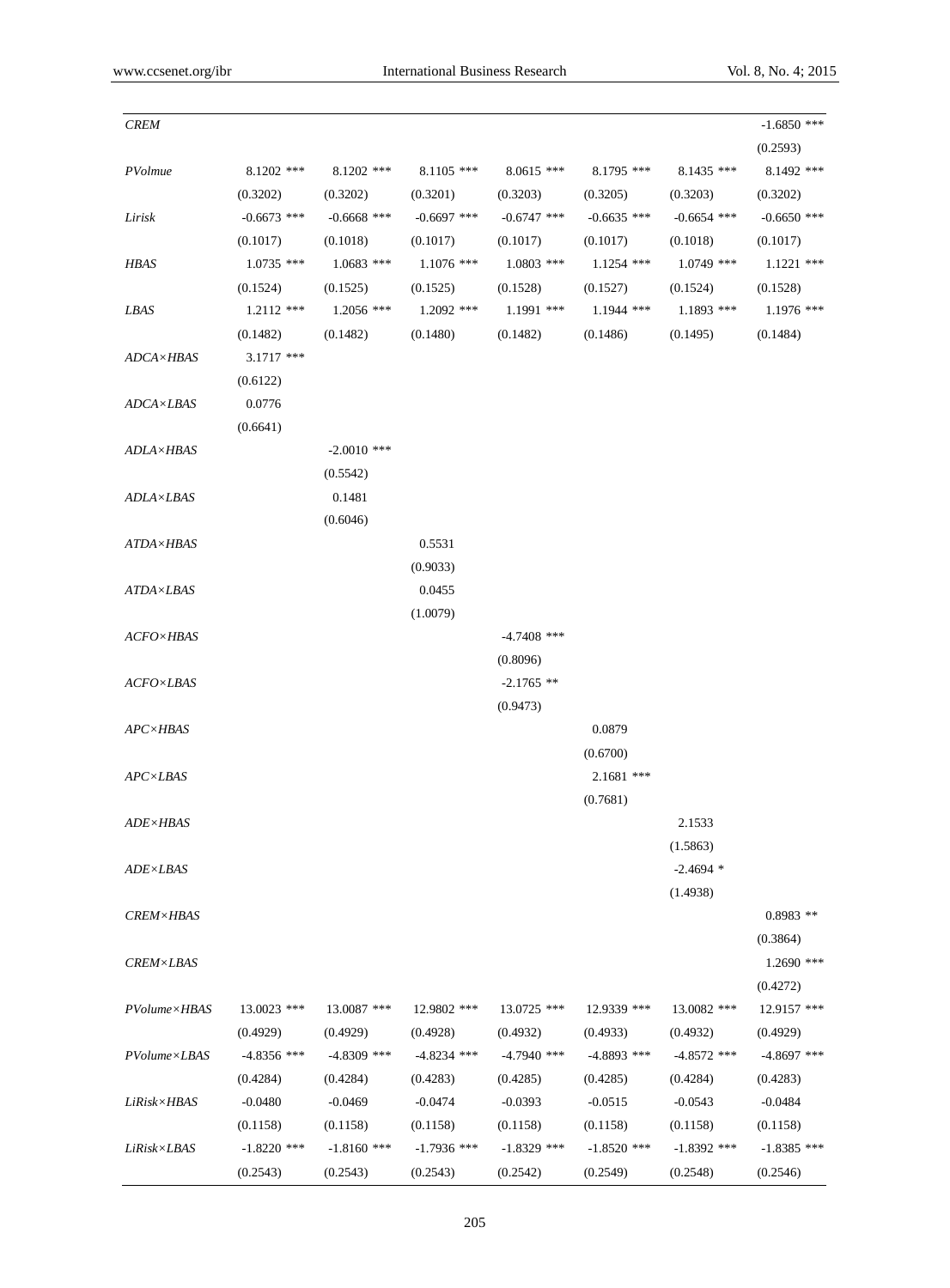| MKT               | $0.5192$ ***  | $0.5156$ ***                           | $0.5173$ ***  | $0.5183$ ***   | $0.5198$ ***  | $0.5162$ ***  | $0.5186$ ***  |
|-------------------|---------------|----------------------------------------|---------------|----------------|---------------|---------------|---------------|
|                   | (0.0309)      | (0.0309)                               | (0.0309)      | (0.0309)       | (0.0309)      | (0.0309)      | (0.0309)      |
| SMB               | $0.1813$ ***  | $0.1813$ ***                           | $0.1805$ ***  | $0.1820$ ***   | $0.1804$ ***  | $0.1816$ ***  | $0.1809$ ***  |
|                   | (0.0311)      | (0.0311)                               | (0.0311)      | (0.0311)       | (0.0311)      | (0.0311)      | (0.0311)      |
| HML               | $0.1526$ ***  | $0.1519$ ***                           | $0.1529$ ***  | $0.1528$ ***   | $0.1523$ ***  | $0.1522$ ***  | $0.1521$ ***  |
|                   | (0.0229)      | (0.0229)                               | (0.0229)      | (0.0229)       | (0.0229)      | (0.0229)      | (0.0229)      |
| <b>Market</b>     | $1.0282$ ***  | $1.0022$ ***                           | $1.0270$ ***  | $1.0473$ ***   | $1.1121$ ***  | $1.1090$ ***  | $1.1354$ ***  |
|                   | (0.1344)      | (0.1343)                               | (0.1342)      | (0.1342)       | (0.1355)      | (0.1356)      | (0.1352)      |
| Observations      | 67665         | 67665                                  | 67671         | 67671          | 67671         | 67671         | 67671         |
| Adj $R^2$         | 0.4069        | 0.4069                                 | 0.4072        | 0.4071         | 0.4069        | 0.4068        | 0.4071        |
| Hausman test      | $271.35$ ***  | 273.74 ***                             | 273.89 ***    | 0.00           | 0.00          | 293.77 ***    | 275.86 ***    |
|                   | (0.0000)      | (0.0000)                               | (0.0000)      | (1.0000)       | (1.0000)      | (0.0000)      | (0.0000)      |
| Panel C           |               |                                        |               | Random effects |               |               |               |
| Intercept         | $-4.3027$ *** | $-4.2918$ ***                          | $-4.2837$ *** | $-4.3689$ ***  | $-4.3817$ *** | $-4.3548$ *** | $-4.4055$ *** |
|                   | (0.2908)      | (0.2910)                               | (0.2902)      | (0.2891)       | (0.2904)      | (0.2867)      | (0.2901)      |
| <b>ADCA</b>       | $-0.4553$     |                                        |               |                |               |               |               |
|                   | (0.3856)      |                                        |               |                |               |               |               |
| ADLA              |               | $1.3201$ ***                           |               |                |               |               |               |
|                   |               | (0.3525)                               |               |                |               |               |               |
| ADTA              |               |                                        | 2.9605 ***    |                |               |               |               |
|                   |               |                                        | (0.6266)      |                |               |               |               |
| ACFO              |               |                                        |               | 4.1643 ***     |               |               |               |
|                   |               |                                        |               | (0.5873)       |               |               |               |
| APC               |               |                                        |               |                | $-2.1392$ *** |               |               |
|                   |               |                                        |               |                | (0.4697)      |               |               |
| ADE               |               |                                        |               |                |               | $3.0073$ ***  |               |
|                   |               |                                        |               |                |               | (0.8852)      |               |
| <b>CREM</b>       |               |                                        |               |                |               |               | $-1.7206$ *** |
|                   |               |                                        |               |                |               |               | (0.2593)      |
| PVolmue           |               | $7.9909$ *** $7.9909$ *** $7.9803$ *** |               | 7.9286 ***     | $8.0518$ ***  | $8.0063$ ***  | 8.0196 ***    |
|                   | (0.3195)      | (0.3195)                               | (0.3194)      | (0.3196)       | (0.3198)      | (0.3196)      | (0.3195)      |
| LiRisk            | $-0.6284$ *** | $-0.6277$ ***                          | $-0.6304$ *** | $-0.6346$ ***  | $-0.6242$ *** | $-0.6242$ *** | $-0.6256$ *** |
|                   | (0.1015)      | (0.1015)                               | (0.1015)      | (0.1015)       | (0.1015)      | (0.1015)      | (0.1015)      |
| HBAS              | $1.0573$ ***  | $1.0514$ ***                           | $1.0919$ ***  | $1.0633$ ***   | $1.1114$ ***  | $1.0577$ ***  | $1.1069$ ***  |
|                   | (0.1524)      | (0.1525)                               | (0.1525)      | (0.1527)       | (0.1526)      | (0.1524)      | (0.1527)      |
| LBAS              | $1.1946$ ***  | $1.1891$ ***                           | $1.1927$ ***  | $1.1829$ ***   | $1.1776$ ***  | $1.1717$ ***  | $1.1806$ ***  |
|                   | (0.1482)      | (0.1481)                               | (0.1480)      | (0.1482)       | (0.1486)      | (0.1494)      | (0.1484)      |
| <b>ADCA ×HBAS</b> | 3.1878 ***    |                                        |               |                |               |               |               |
|                   | (0.6122)      |                                        |               |                |               |               |               |
| <b>ADCA ×LBAS</b> | 0.0158        |                                        |               |                |               |               |               |
|                   | (0.6640)      |                                        |               |                |               |               |               |
| <b>ADLA×HBAS</b>  |               | $-2.0038$ ***                          |               |                |               |               |               |
|                   |               | (0.5541)                               |               |                |               |               |               |
| <b>ADLA×LBAS</b>  |               | 0.1956                                 |               |                |               |               |               |
|                   |               | (0.6045)                               |               |                |               |               |               |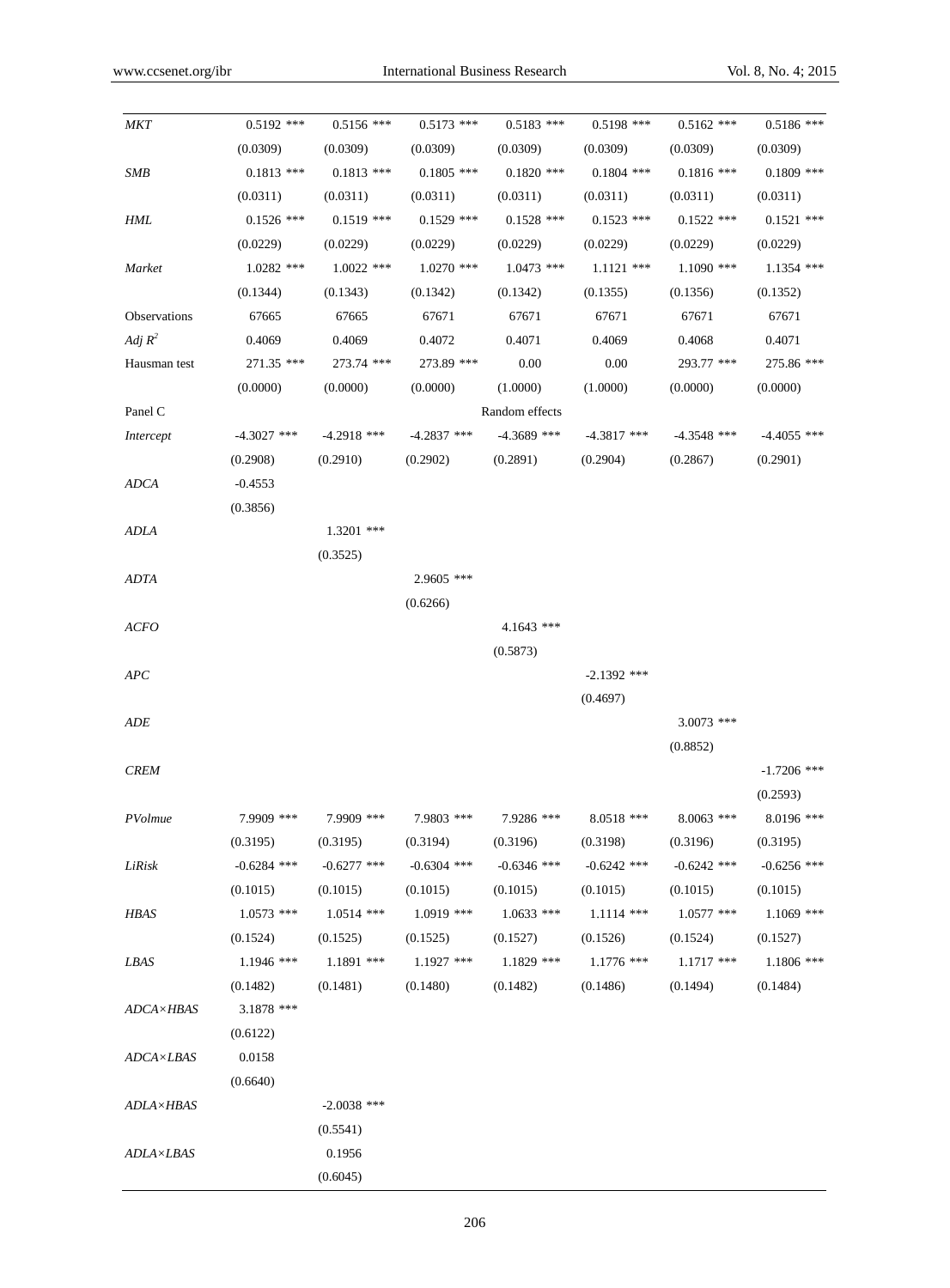| <i>ATDA×HBAS</i>      |               |               | 0.5643        |               |               |               |               |
|-----------------------|---------------|---------------|---------------|---------------|---------------|---------------|---------------|
|                       |               |               | (0.9032)      |               |               |               |               |
| <b>ATDA×LBAS</b>      |               |               | 0.0282        |               |               |               |               |
|                       |               |               | (1.0078)      |               |               |               |               |
| $ACFO \times HBAS$    |               |               |               | $-4.7850$ *** |               |               |               |
|                       |               |               |               | (0.8096)      |               |               |               |
| $ACFO \times LBAS$    |               |               |               | $-2.2027$ **  |               |               |               |
|                       |               |               |               | (0.9473)      |               |               |               |
| $APC \times HBAS$     |               |               |               |               | 0.1020        |               |               |
|                       |               |               |               |               | (0.6699)      |               |               |
| $APC \times LBAS$     |               |               |               |               | 2.2401 ***    |               |               |
|                       |               |               |               |               | (0.7680)      |               |               |
| <b>ADE</b> ×HBAS      |               |               |               |               |               | 2.0157        |               |
|                       |               |               |               |               |               | (1.5861)      |               |
| <b>ADE×LBAS</b>       |               |               |               |               |               | $-2.5820$ *   |               |
|                       |               |               |               |               |               | (1.4936)      |               |
| <b>CREM×HBAS</b>      |               |               |               |               |               |               | $0.9190**$    |
|                       |               |               |               |               |               |               | (0.3864)      |
| <b>CREM×LBAS</b>      |               |               |               |               |               |               | $1.3057$ ***  |
|                       |               |               |               |               |               |               | (0.4272)      |
| PVolume × HBAS        | 12.9388 ***   | $12.9453$ *** | $12.9166$ *** | 13.0097 ***   | 12.8679 ***   | 12.9419 ***   | 12.8505 ***   |
|                       | (0.4927)      | (0.4928)      | (0.4926)      | (0.4931)      | (0.4931)      | (0.4931)      | (0.4928)      |
| $PVolume \times LBAS$ | $-4.7343$ *** | $-4.7295$ *** | $-4.7217$ *** | $-4.6900$ *** | $-4.7900$ *** | $-4.7514$ *** | $-4.7687$ *** |
|                       | (0.4282)      | (0.4282)      | (0.4281)      | (0.4283)      | (0.4283)      | (0.4282)      | (0.4281)      |
| <b>LiRisk×HBAS</b>    | $-0.0672$     | $-0.0661$     | $-0.0668$     | $-0.0592$     | $-0.0711$     | $-0.0748$     | $-0.0680$     |
|                       | (0.1157)      | (0.1157)      | (0.1157)      | (0.1157)      | (0.1157)      | (0.1157)      | (0.1157)      |
| <i>LiRisk×LBAS</i>    | $-1.7733$ *** | $-1.7673$ *** | $-1.7450$ *** | $-1.7832$ *** | $-1.8045$ *** | $-1.7893$ *** | $-1.7908$ *** |
|                       | (0.2542)      | (0.2541)      | (0.2541)      | (0.2540)      | (0.2548)      | (0.2547)      | (0.2544)      |
| MKT                   | $0.8916$ ***  | $0.8900$ ***  | $0.8917$ ***  | $0.8950$ ***  | $0.8933$ ***  | $0.8988$ ***  | $0.8931$ ***  |
|                       | (0.0174)      | (0.0175)      | (0.0174)      | (0.0172)      | (0.0173)      | (0.0170)      | (0.0173)      |
| SMB                   | $0.4503$ ***  | $0.4514$ ***  | $0.4508$ ***  | $0.4539$ ***  | $0.4502$ ***  | $0.4572$ ***  | $0.4513$ ***  |
|                       | (0.0230)      | (0.0230)      | (0.0230)      | (0.0229)      | (0.0230)      | (0.0227)      | (0.0229)      |
| HML                   | $0.1346$ ***  | $0.1338$ ***  | $0.1347$ ***  | $0.1351$ ***  | $0.1344$ ***  | $0.1348$ ***  | $0.1342$ ***  |
|                       | (0.0192)      | (0.0192)      | (0.0192)      | (0.0191)      | (0.0192)      | (0.0190)      | (0.0191)      |
| Market                | 1.5725 ***    | 1.5486 ***    | 1.5729 ***    | $1.5954$ ***  | $1.6602$ ***  | $1.6656$ ***  | 1.6832 ***    |
|                       | (0.1279)      | (0.1279)      | (0.1277)      | (0.1277)      | (0.1290)      | (0.1290)      | (0.1287)      |
| Observations          | 67665         | 67665         | 67671         | 67671         | 67671         | 67671         | 67671         |
| Adj $R^2$             | 0.1034        | 0.1032        | 0.1041        | 0.1047        | 0.1039        | 0.1056        | 0.1041        |

*Note. AR*= abnormal return; *ADCA*= abnormal discretionary current accruals; *ADLA* = abnormal discretionary long-term accruals; *ATDA* = abnormal total discretionary accruals; *ACFO*= abnormal cash flow from operation; *APC*= abnormal production costs; *ADE*= abnormal discretionary expenses; *Volume*= monthly average trading volume; *PVolume*= monthly average trading amount; *LiRisk*= firm liquidity risk; *MLiRisk* =market liquidity risk; *Liqui*= firm liquidity; *MLiqui*= market liquidity; *HBAS*= the high level of information asymmetry; *LBAS*= the low level of information asymmetry; *MKT*= market premium factor; *SMB*=size factor; *HML*=book-to-market factor; *Market*= market dummy. Standard errors are indicated in parentheses. \*, \*\*, \*\*\* denote statistical significance at the 10 percent, 5 percent and 1 percent levels (two-tailed), respectively.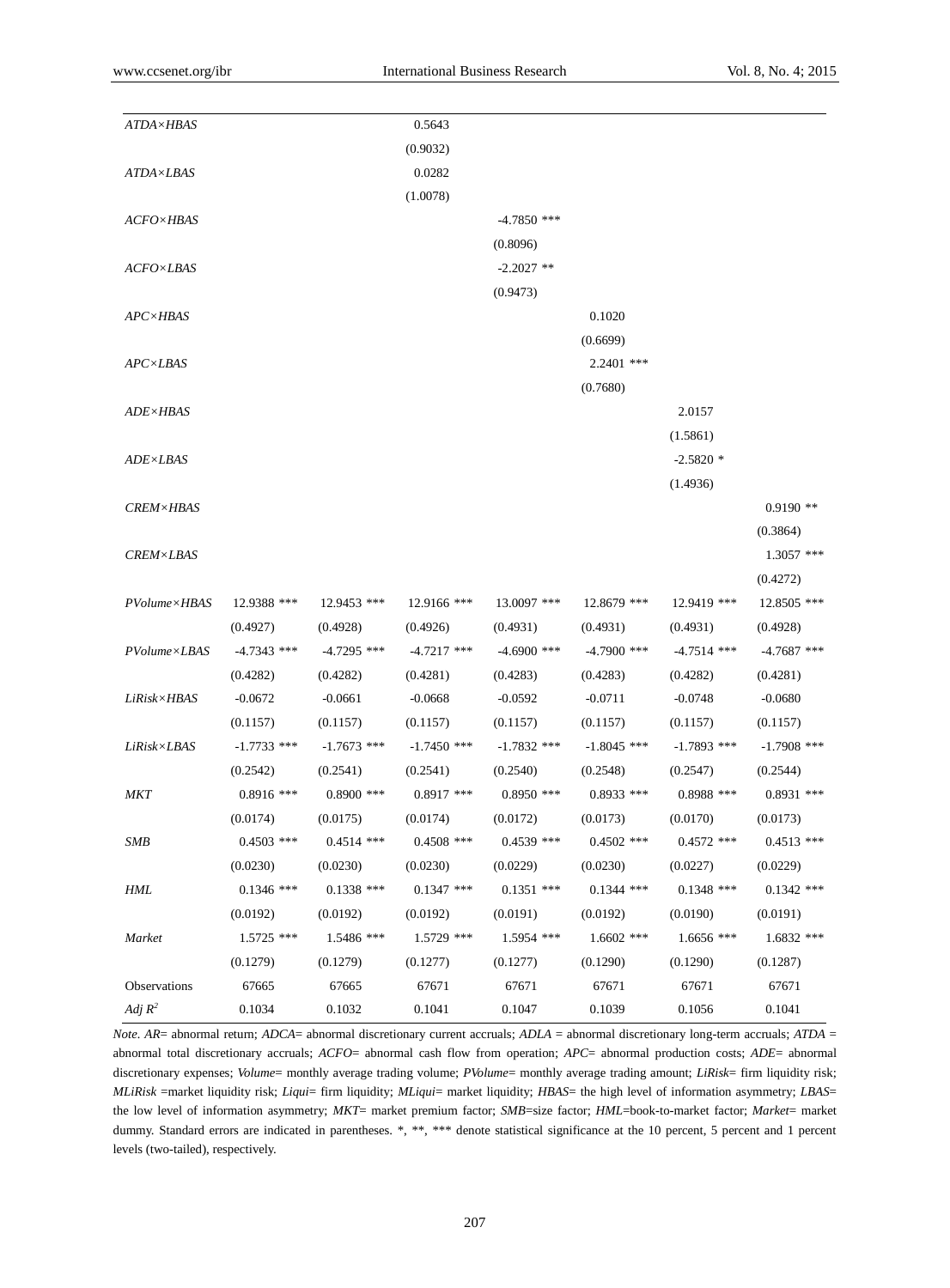#### **5. Conclusions**

In this study, we investigate the impact of earnings quality and liquidity on cost of equity for listed firms in Taiwan from 2000 to 2011. The proxies of discretionary accruals are calculated by using abnormal discretionary current accruals, abnormal discretionary long-term accruals and abnormal total discretionary accruals. Under real earnings management, we apply cash flow from operation, production costs and discretionary expense as the indicators. We also apply individual liquidity risk and market liquidity risk as liquidity risk proxy. While liquidity indicators are estimated using stock trading volume, individual stock liquidity and market liquidity. The proxy of cost of equity uses the estimate of Fama-French three-factor model abnormal returns of stocks. The results show that three indicators of discretionary accruals are positively related to the cost of equity capital while the three real earnings indicators have the opposite effects on the cost of equity. Contrary to prior studies, trading volume and the cost of equity show a significant positive relationship while the negative relationship presented between individual stock liquidity risk and the cost of equity.

After taking the number of top and bottom quartile as the indicators of information asymmetry and applying earnings quality, trading volume and liquidity risk as interaction terms, the panel data regression analysis of long-term discretionary accruals or real earnings management show that the higher information asymmetry, the lower company's cost of equity when earnings quality deteriorates. Under higher asymmetric information, uninformed traders may fail to respond to the earnings management. In terms of trading volume and liquidity risk, if the liquidity and liquidity risk are high, the cost of equity is low when the degree of information asymmetry is low. This result confirms that managers need to fully disclose information to reduce the external cost of equity capital.

# **References**

- Aboody, D., Hughes, J., & Liu, J. (2005). Earnings quality, insider trading, and cost of capital. *Journal of Accounting Research, 43*(5), 651-673.<http://dx.doi.org/10.1111/j.1475-679X.2005.00185.x>
- Acharya, V. V., & Pedersen, L. H. (2005). Asset pricing with liquidity risk. *Journal of Financial Economics, 77*, 375-410.<http://dx.doi.org/10.1016/j.jfineco.2004.06.007>
- Attig, N., Fong, W. M., Gadhoum, Y., & Lang, L. H. P. (2006). Effects of large shareholding on information asymmetry and stock liquidity. *Journal of Banking & Finance, 30*, 2875-2892. <http://dx.doi.org/10.1016/j.jbankfin.2005.12.002>
- Bhattacharya, N., Desai, H., & Venkataraman, K. (2013). Does earnings quality affect information asymmetry? Evidence from trading costs. *Contemporary Accounting Research, 30*(2), 482-516. <http://dx.doi.org/10.1111/j.1911-3846.2012.01161.x>
- Bhattacharya, N., Ecker, F., Olsson, P. M., & Schipper, K. (2012). Direct and mediated associations among earnings quality, information asymmetry, and the cost of equity. *The Accounting Review, 87*(2), 449-482. <http://dx.doi.org/10.2308/accr-10200>
- Botosan, C. (1997). Disclosure level and the cost of equity capital. *The Accounting Review, 72*(3), 323-349.
- Botosan, C., & Plumlee, M. (2002). A re-examination of disclosure level and the expected cost of equity capital. *Journal of Accounting Research, 40*(1), 21-40[. http://dx.doi.org/10.1111/1475-679X.00037](http://dx.doi.org/10.1111/1475-679X.00037)
- Chae, J. (2005). Trading volume, information asymmetry, and timing information. *The Journal of Finance, 60*(1), 413-442.<http://dx.doi.org/10.1111/j.1540-6261.2005.00734.x>
- Chordia, T., Subrahmanyam, A., & Anshuman, V. R. (2001). Trading activity and expected stock returns. *Journal of Financial Economics, 59*(1), 3-32[. http://dx.doi.org/10.1016/S0304-405X\(00\)00080-5](http://dx.doi.org/10.1016/S0304-405X(00)00080-5)
- Davivongs, K., & Pavabutr, P. (2012). Pricing of liquidity risk in emerging markets: Evidence from Greater China. *International Review of Business Research Papers, 8*(1), 20-32.
- Dechow, P. M., Sloan, P., & Sweeney, A. P. (1995). Detecting earnings management. *The Accounting Review, 70*(2), 193-225.
- Deng, X., & Ong, S. E. (2014). *Real earnings management, liquidity and reits SEO dynamics*. AREUEA-ASSA annual meeting, Philadelphia, PA, 3-5 January.
- Fama, E. F., & French, K. R. (1993). Common risk factors in the returns on stocks and bonds. *Journal of Financial Economics, 33*, 3-56. http://dx.doi.org/10.1016/0304-405X(93)90023-5
- Francis, J., LaFond, R., Olsson, P., & Schipper, K. (2004). Cost of equity and earnings attributes. *The Accounting Review, 79*(4), 967-1010.<http://dx.doi.org/10.2308/accr.2004.79.4.967>